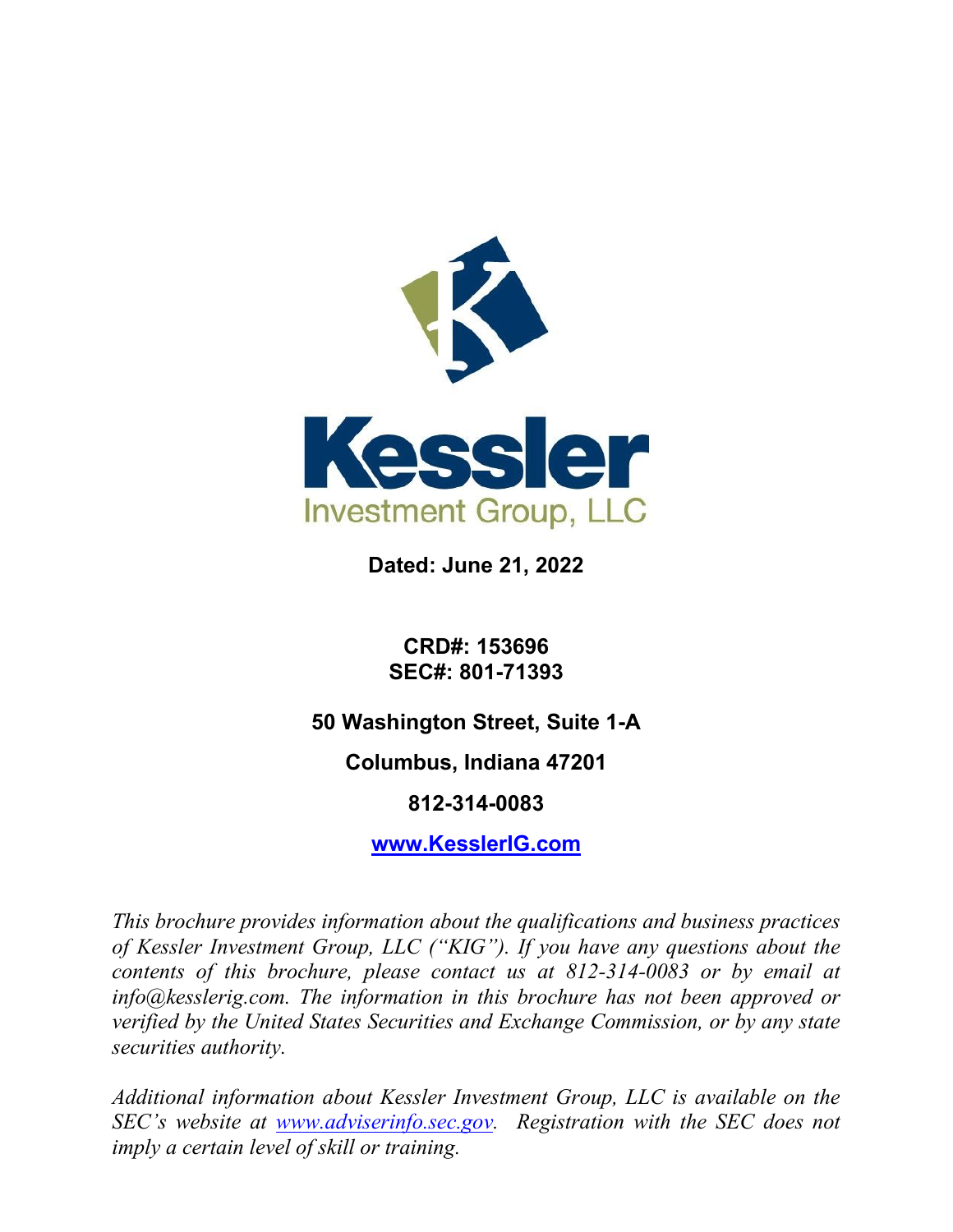# **Table of Contents**

| Code of Ethics, Participation or Interest in Client Transactions and Personal Trading19 |  |
|-----------------------------------------------------------------------------------------|--|
|                                                                                         |  |
|                                                                                         |  |
|                                                                                         |  |
|                                                                                         |  |
|                                                                                         |  |
|                                                                                         |  |
|                                                                                         |  |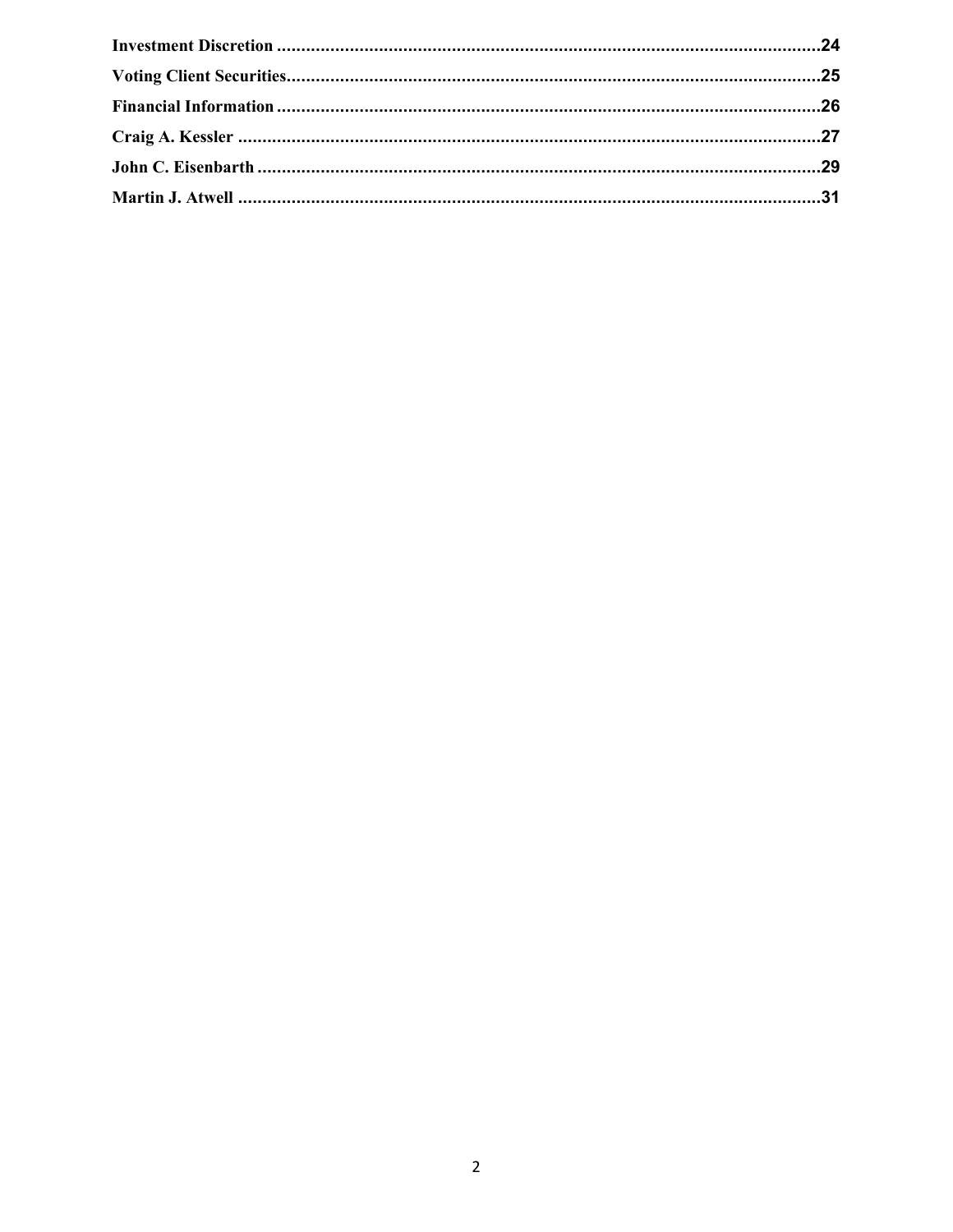## <span id="page-3-0"></span>Statement of Material Changes

The Securities and Exchange Commission (SEC) adopted "Amendments to Form ADV" in July, 2010. The amendment requires the ADV Part 2A, or "Firm Brochure", a disclosure document that we provide to clients as required by SEC Rules, be prepared in a narrative "plain English" format.

KIG's Brochure dated March 25, 2022 contained the following material change since the last annual amendment filed on March 31, 2021.

Broker Selection & Directed Brokerage. KIG uses Fidelity Brokerage Services, LLC and Schwab Advisor Services as recommended brokerdealers in addition to TD Ameritrade Institutional.

This Brochure dated June 21, 2022 contains the following material change since the last annual amendment filed on March 25, 2022.

The names of KIG's Dividend Income and ETF Dividend Income strategies were changed to Capital Growth and ETF Capital Growth, respectively.

Currently, our Brochure may be obtained at [www.KesslerIG.com](http://www.kesslerig.com/) or requested by contacting Craig A. Kessler, President, Chief Investment Officer, and Chief Compliance Officer at 812-314-0083 or  $\text{craig}(\omega)$ kesslerig.com, free of charge.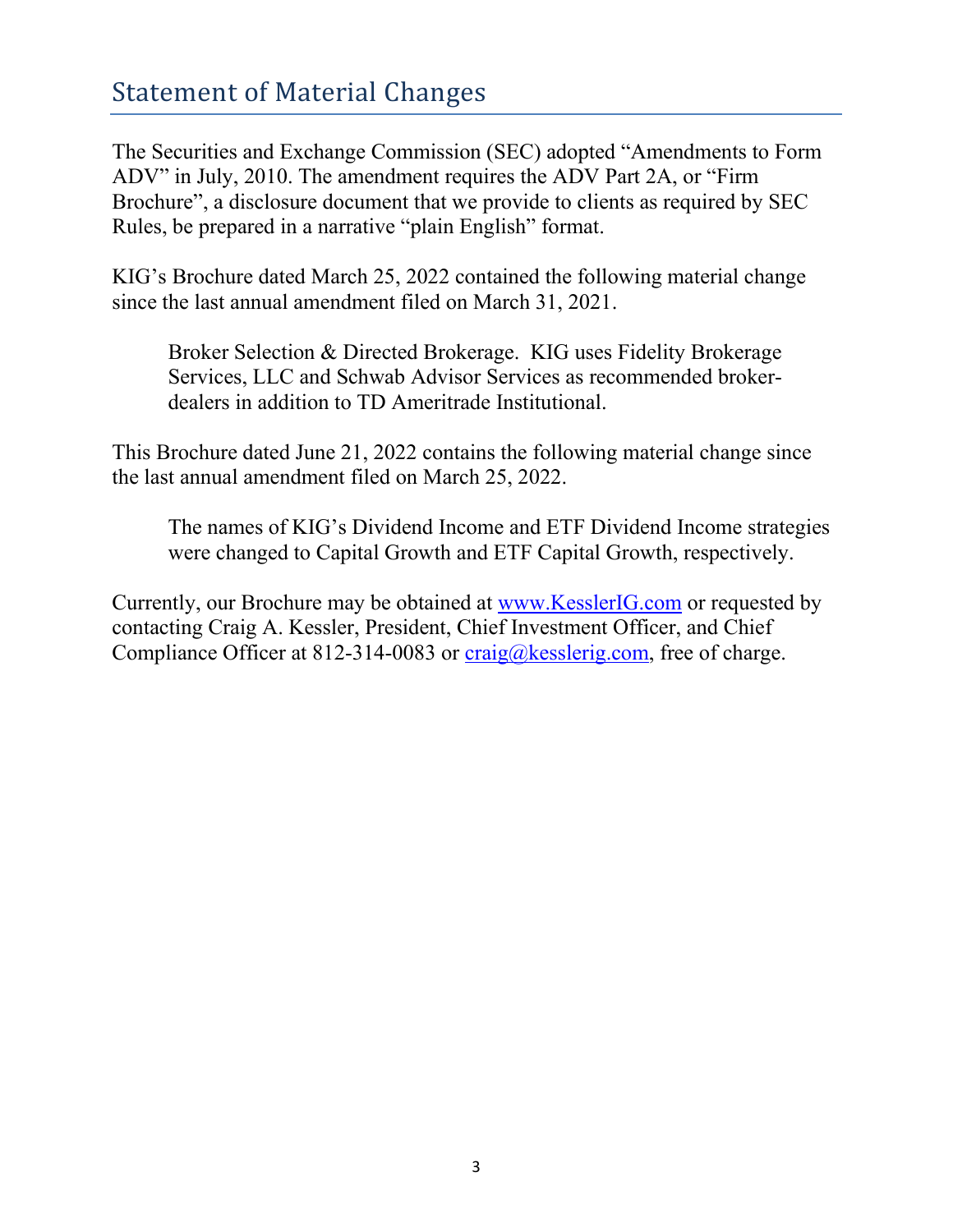## <span id="page-4-1"></span><span id="page-4-0"></span>**Our Firm's History**

Kessler Investment Group, LLC ("KIG") was formed on October 18, 2008, and commenced operations on January 2, 2009. The firm's primary service is offering Investment Management where we provide discretionary portfolio management for individuals, institutions, and ERISA Plans. The firm has seven employees, of which three are professionals who work directly with clients.

Kessler Investment Group, LLC also operates under a different business name ("DBA"), "Kessler Investment Advisory Group" ("KIAG"). See "Other Financial Industry Activities and Affiliations" and "Client Referrals and Other Compensation" for additional information.

#### <span id="page-4-2"></span>**Our Principal Owner**

The principal owner of KIG is Craig Kessler, President/Chief Investment Officer.

### <span id="page-4-3"></span>**Types of Advisory Services**

KIG provides asset management services to separate accounts in accordance with the methods described in the *Methods of Analysis, Investment Strategies and Risk of Loss* section of this Brochure. We offer the following strategies: Capital Growth, ETF Capital Growth, Balanced, ETF Balanced, ETF Broad Equity, Rising Dividend and Small Cap Growth. All strategies are suitable for long-term investors only.

KIG also provides financial planning services. Financial plans and financial planning may include, but are not limited to: investment planning; life insurance; tax concerns; retirement planning; college planning; and debt planning. These services are based on asset-based or fixed fees as determined at the time of engagement and documented within the Investment Advisory Agreement.

When we provide investment advice to you regarding your retirement plan account or individual retirement account, we are fiduciaries within the meaning of Title I of the Employee Retirement Income Securities Act ("ERISA") and/or the Internal Revenue Code ("IRC"), as applicable, which are laws governing retirement accounts. The receipt of our advisory fee for making a recommendation creates a conflict of interest under ERISA/IRC with your interests, so we operate under a special rule that requires us to act in your best interest and not put our interest ahead of yours. For example, if we recommend that you roll over assets from one retirement account to another and we will receive increased compensation as a result of that recommendation, we have a conflict that requires us to operate under this special rule.

KIG also acts as asset manager to investment strategies offered to individual separate accounts under the Gladstone Capital Management ("GCM") Program.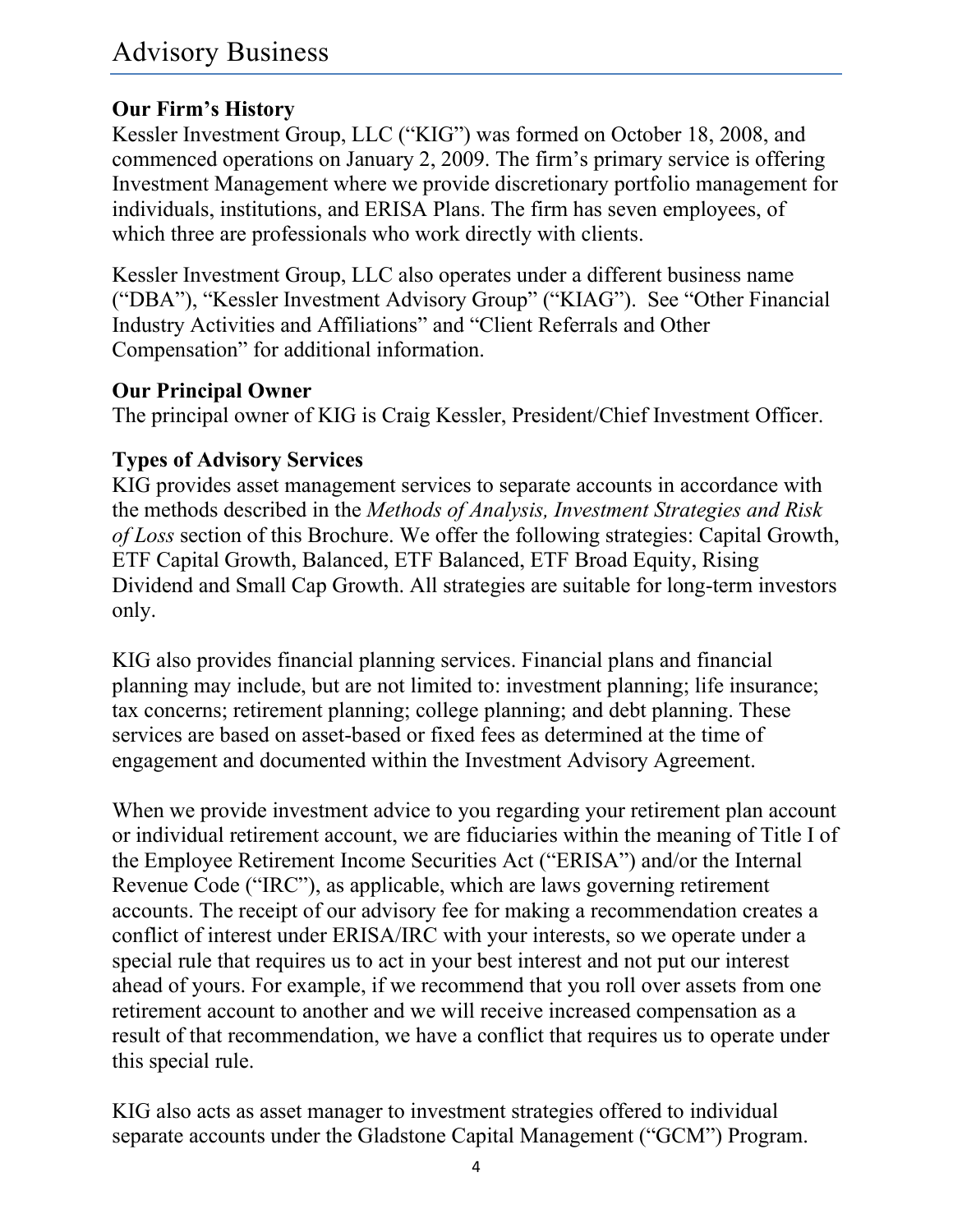Gladstone Capital Management is a DBA of Gladstone Institutional Advisory, LLC ("GIA"). See "Methods of Analysis, Investment Strategies and Risk of Loss" and "Other Financial Industry Activities and Affiliations" for additional information.

KIG currently acts as sub-adviser to GIA.

#### <span id="page-5-0"></span>**Tailored Relationships**

Client portfolios are managed to the above strategy portfolios. However, clients may impose certain restrictions on investing and types of securities. In addition, clients with tax concerns may request that their portfolio(s) be managed using taxsensitive investment management techniques to minimize the tax burden.

#### <span id="page-5-1"></span>**Assets Under Management**

As of December 31, 2021 KIG's assets under management are as follows:

| Discretionary Client Assets:     | \$219,651,033 |
|----------------------------------|---------------|
| Non-Discretionary Client Assets: | \$8,345,208   |
|                                  | \$227,996,241 |

#### <span id="page-5-2"></span>**Assets Under Advisement**

As of December 31, 2021, KIG has \$ 2,602,895 in assets under advisement.

In total, KIG's assets are \$230,599,136.

## <span id="page-5-3"></span>Fees and Compensation

#### <span id="page-5-4"></span>**Standard Fee Schedule**

KIG's compensated for our advisory services and for providing strategy portfolios by receiving fees from the client. For strategy portfolios and non-discretionary services, the basic fee schedule is based upon a percentage of the client's assets under management.

| Annual Rate of Compensation | Market Value of Assets Managed |
|-----------------------------|--------------------------------|
| $1.75\%$                    | First \$200,000                |
| $1.50\%$                    | Next \$300,000                 |
| $1.00\%$                    | Amount over \$500,000          |

These annual fees shall be negotiable in certain cases. No increase in the annual fee shall be effective without prior written notification to the Client. Generally, KIG requires a minimum annual advisory fee of \$175.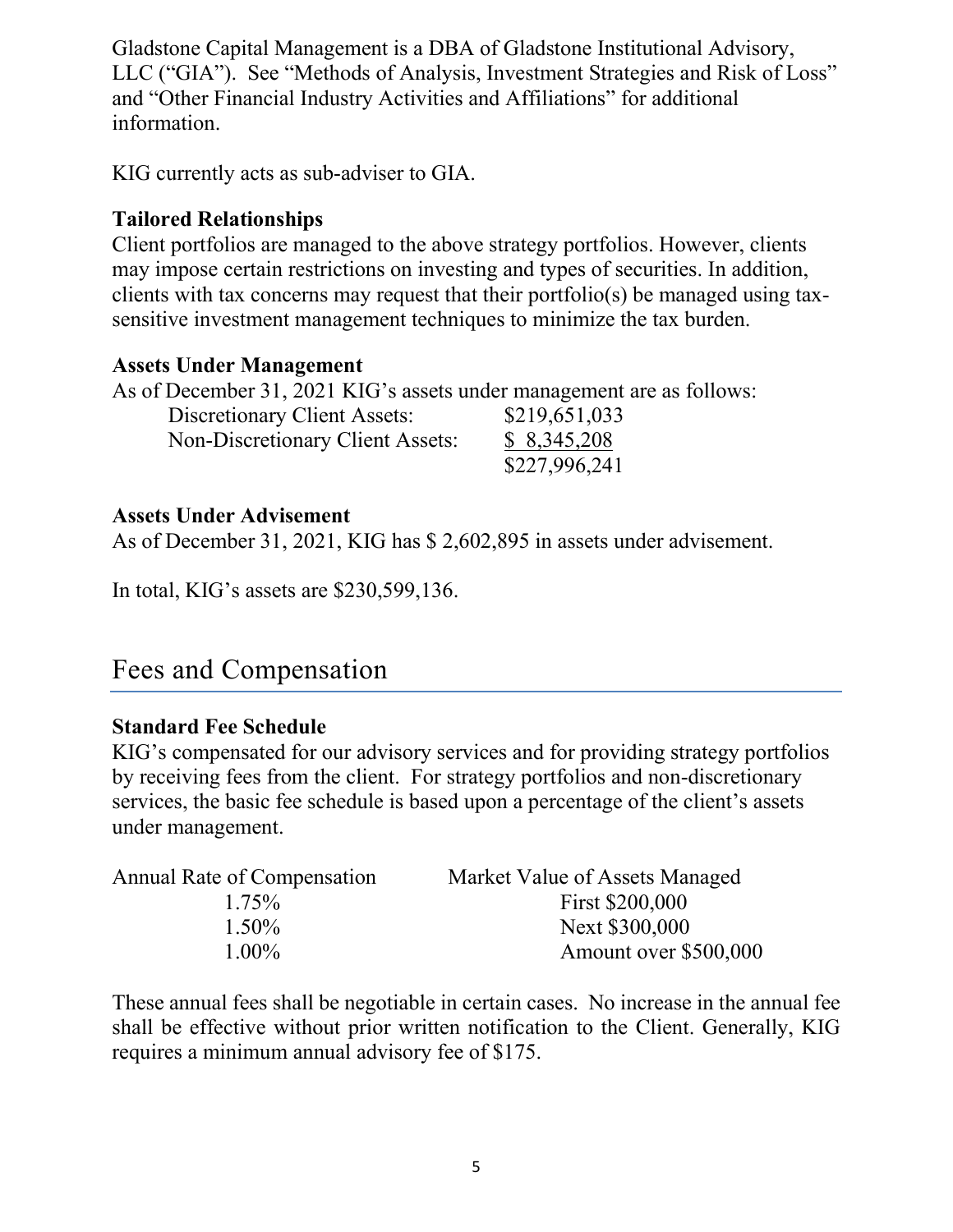#### <span id="page-6-0"></span>**Project Based Financial Planning**

Project Based Planning is done on a fee basis that is calculated using a quasihourly rate based upon the complexity level of the situation and the estimated time involved. A fee range is quoted at the time that the Advisory Agreement is discussed and signed. This agreement outlines the scope of the engagement. The timing of the payment of fees will be determined at the signing of the Advisory Agreement.

#### <span id="page-6-1"></span>**Fee Billing**

Fees are billed quarterly in advance. When an account is opened on a day other than the first day of a quarter, the fee will be pro-rated for the number of days in the quarter the account was open. An investment advisory agreement may be canceled by written notice to the other party, as provided in the client agreement:

- at any time
- by either party
- for any reason

Any prepaid, unearned fees will be promptly refunded on a prorated basis based on the number of days the household or client relationship was under management during the quarter. If your account is closed or moved to another custodian or broker-dealer, the custodian may charge you commissions, account closure fees, and other expenses associated with the liquidation and/or transfer of the account. Unless the Client requests direct billing, fees will be automatically deducted from the account. Clients will be provided with a quarterly statement from their custodian reflecting deduction of the advisory fee.

#### <span id="page-6-2"></span>**Other Fees**

Clients are responsible for custodial fees and transaction costs. The client will pay charges imposed directly by a mutual fund, index fund, or exchange traded fund which shall be disclosed in the fund's prospectus (i.e., fund management fees and other fund expenses), wire transfer fees and other fees and taxes on brokerage accounts and securities transactions. All transactional costs and charges are the responsibility of the Client.

Upon *client* request, we will assist with special projects which may involve lengthy research and/or communication with the *client*'s attorney or tax advisor. Fees for such services are based on a negotiated hourly rate, due at the time of service.

**Sub-Adviser Management Services**: KIG also offers sub-adviser management services to clients of other investment management firms. When these arrangements exist, KIG will enter into an agreement with a management firm (and in some cases also with the client) to provide investment management services to the clients it accepts from those firms. As accounts are accepted, KIG confirms the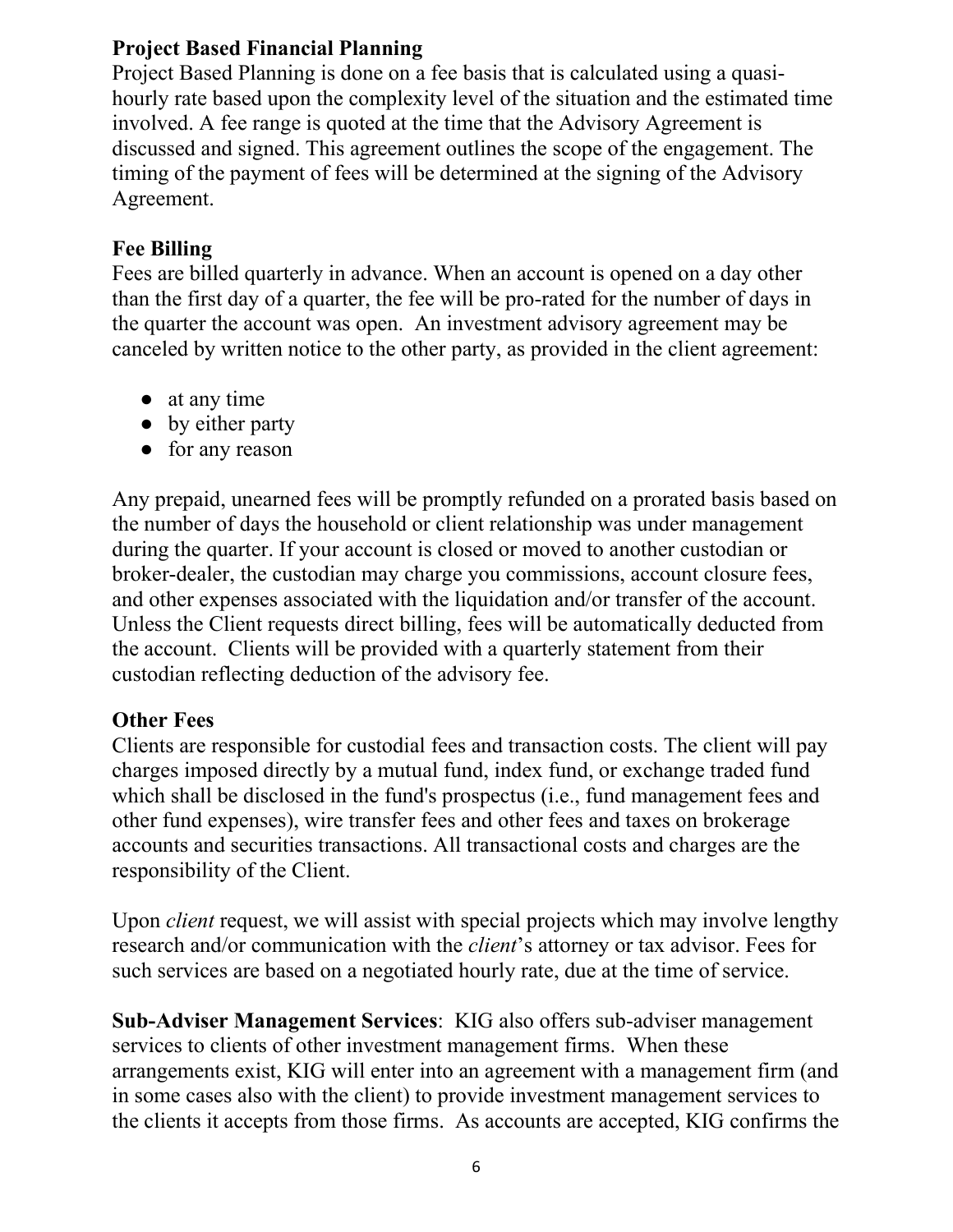client's investment objectives provided by the client's primary manager, and then applies investment strategies consistent with the client's goals. Reports to clients are provided each calendar quarter by the client's primary custodian.

In return for its sub-advisory services, the management firm invoices the client and collects the fee, then KIG is paid its portion of the clients' annual asset-based fee by the management firm on a quarterly basis. Typically, KIG's annual asset-based fees range between 0.35% to 0.50%, depending on the nature and size of the portfolios being managed. Clients may obtain a copy of the agreement between KIG (and in some cases also with the client) and their investment management firm by contacting their management firm representative, or in cases where the agreement is between KIG, the client and the management firm, a copy of the agreement may be obtained from KIG or the management firm.

Clients receiving KIG's services have regular contact with their management firm representative who assists in periodically reviewing and evaluating the progress being made by KIG. The contract between KIG and a client's management firm may be terminated at any time.

**GCM Wrap Program**: KIG also provides portfolio management services to clients through the Gladstone Capital Management ("GCM") wrap fee program. KIG has entered into an agreement with Gladstone Wealth Partners where KIG acts as asset manager to investment strategies offered under the GCM wrap fee program. This relationship is described in more detail below; see "Other Financial Industry Activities and Affiliations".

In return for its portfolio management services, Gladstone Wealth Partners invoices the client and collects the fee, then KIG is paid its portion of the client's annual asset-based fee by Gladstone on a quarterly basis. Typically, annual assetbased fees for the GCM wrap program are 0.15%, with KIG earning 30% of the fee.

Clients participating in the GCM wrap fee program have regular contact with their Gladstone Wealth Partners representative who assists in periodically reviewing and evaluating the progress being made by KIG's portfolio management services. Reports to clients are provided each calendar quarter by the client's primary custodian.

## <span id="page-7-0"></span>Performance-Based Fees & Side-by-Side Management

KIG and our supervised persons do not accept any performance-based fees (fees based on a share of capital gains on or capital appreciation of the assets of a client).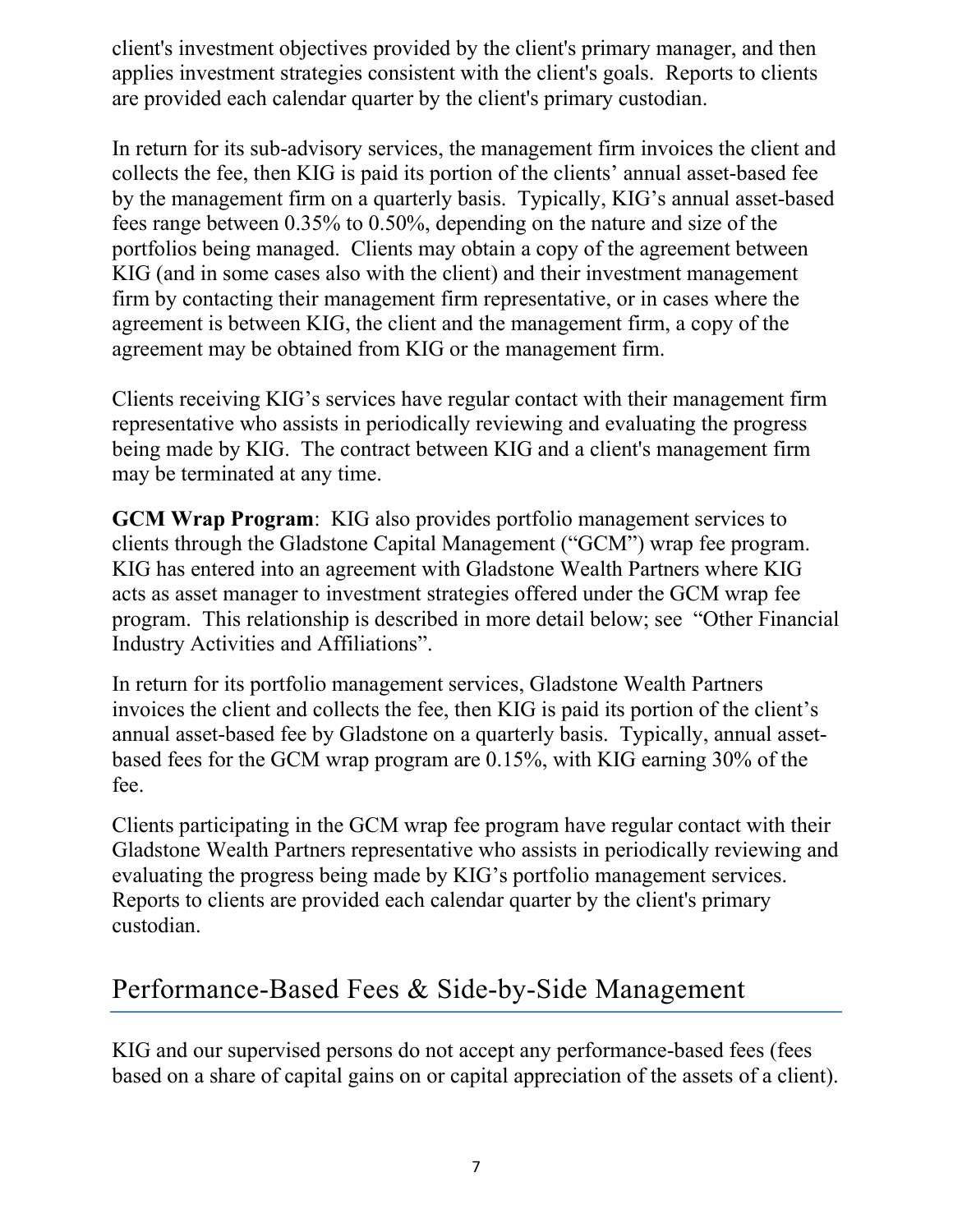#### <span id="page-8-0"></span>**KIG provides asset management services to:**

- Individuals
- High Net Worth Individuals
- 401K Plans and Profit-Sharing Plans
- Trusts and Estates
- Charitable Organizations
- Other Investment Management Firms

Although KIG does not require a minimum account size, KIG requires a minimum annual advisory fee of \$175.00.

## <span id="page-8-1"></span>Methods of Analysis, Investment Strategies and Risk of Loss

#### <span id="page-8-2"></span>**Methods of Analysis**

KIG uses a combination of methods of analysis when studying securities. The methods work together to assist us in determining whether to, or when to, buy or sell a security. We generally use the following methods of analysis:

- Fundamental Analysis the study of the security as an operating business. When we buy or sell a security of a company, we are taking or disposing of ownership in that business. Therefore, we try to determine the value of that business by applying ratios relative to a security's price as it relates to earnings, debt, cash flow and other data. Fundamental analysis considers current and projected business growth and income and their expected impact on the value of the company and its related securities. Consideration is also given to management's effectiveness in achieving company objectives, product markets, intellectual property, barriers to entry and other competitive advantages.
- Technical Analysis the method of evaluating stocks and securities based on statistical data reflected by market activity. It relies on historical trends (short and long-term trends) relative to price, security price changes, and the trading volume involved. We use technical analysis in conjunction with fundamental analysis.
- Charting Analysis a tool of technical analysis. It tracks the price of a security over time to determine a trend. We look at stock charts to decide if there is a short or long-term pattern or trend. Charting can aid in determining when to buy or sell.
- Cyclical a tool of economic cycle analysis. We look for business and economic indicators to determine where we believe we are in a particular economic cycle and then determine which types of securities would be expected to flourish in such an environment. We also use this to determine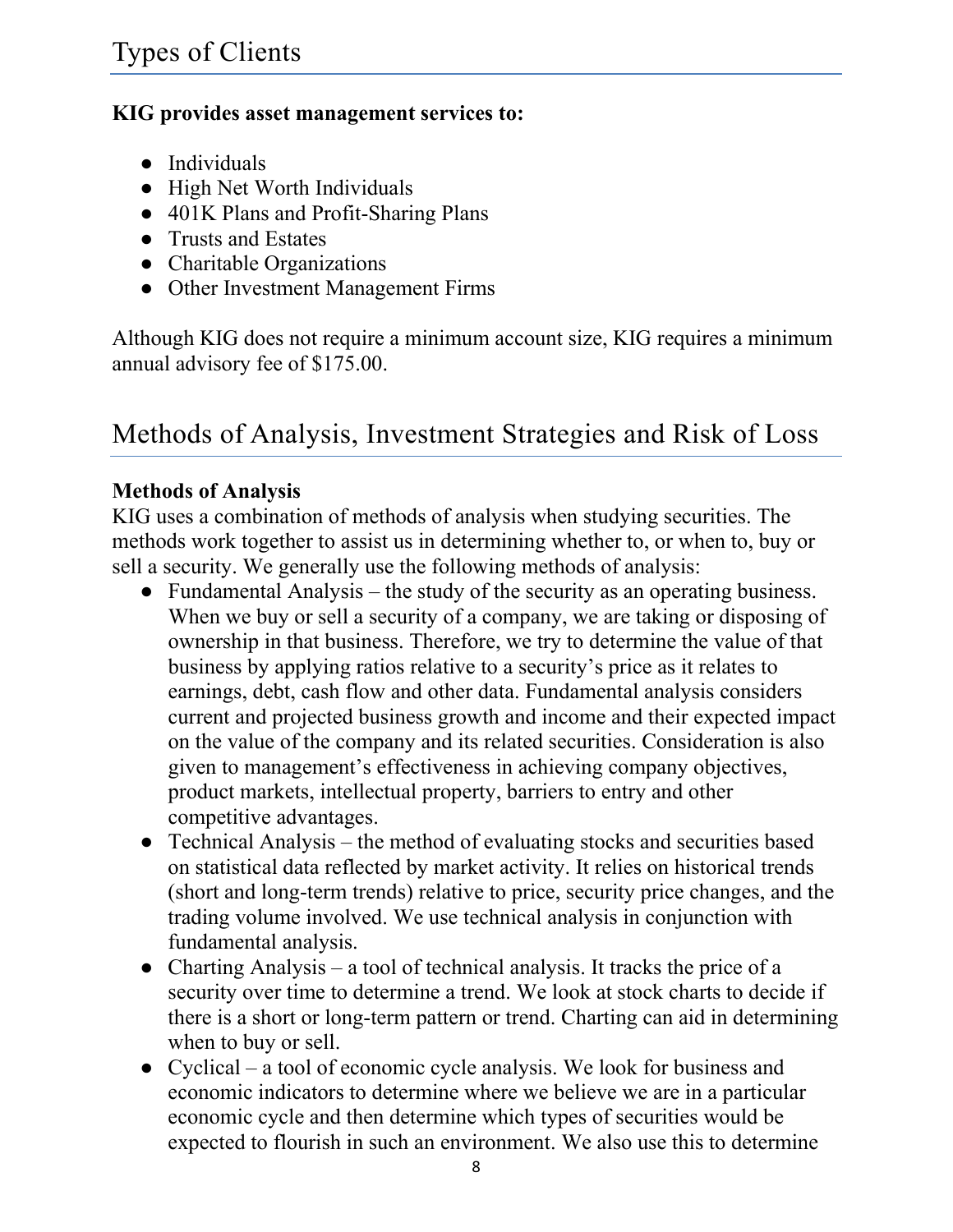when it would be appropriate to sell securities that have run their course and need to have their capital reallocated to more advantageous sectors.

The risks associated with using these methods of analysis have to do with changing information. The fundamentals of a company can change as a result of internal factors such as reorganization, departing leadership or product failure. Company fundamentals may also be affected by outside factors such as economic, environmental, or political climate changes. These changes can, in turn, cause changes to the technical data we rely on to make our investment decisions, and ultimately the direction we expected the stock price to go.

KIG uses information from a variety of sources when researching a security. Some sources provide technical information such as charts or statistical data while other sources provide information we use to determine the fundamentals of a company.

KIG's Investment Philosophy is based on an Active vs. Passive process (AVP Process). Timing matters. We believe the key to solid long-term returns is knowing when to apply the principles of Modern Portfolio Theory (MPT) or passive investment management and when to apply active investment management.

- During strong economic times the use of MPT makes sense because of the economic "rising tide." When more sectors of the market are strong than weak, performance is largely determined by asset allocation. When the objective is to gain diversified exposure to a broad cross-section of the market, MPT is a solid tool to use.
- When more areas of the economy are weak than strong, it becomes important to know which sectors to avoid all together. Diversification is still an important principle to apply during this time but having exposure to too many sectors can increase risk. This is why an actively managed portfolio that is designed to avoid weak sectors of the market is preferable to MPT.
- Although past performance does not guarantee future results, history suggests the market moves from peak to trough about every seventeen years. In alternating fashion, passive and active investment strategies dominate one another. By applying the strengths of these philosophically-opposed strategies at the appropriate time, we believe investors are provided with the best opportunity to generate superior long-term returns.

#### **Equity Methods of Analysis:**

For Equity investments, we use the following sources of information most often:

● Financial newspapers, magazines, and newsletters, which provide a source for certain charts and articles on specific businesses and the overall economy.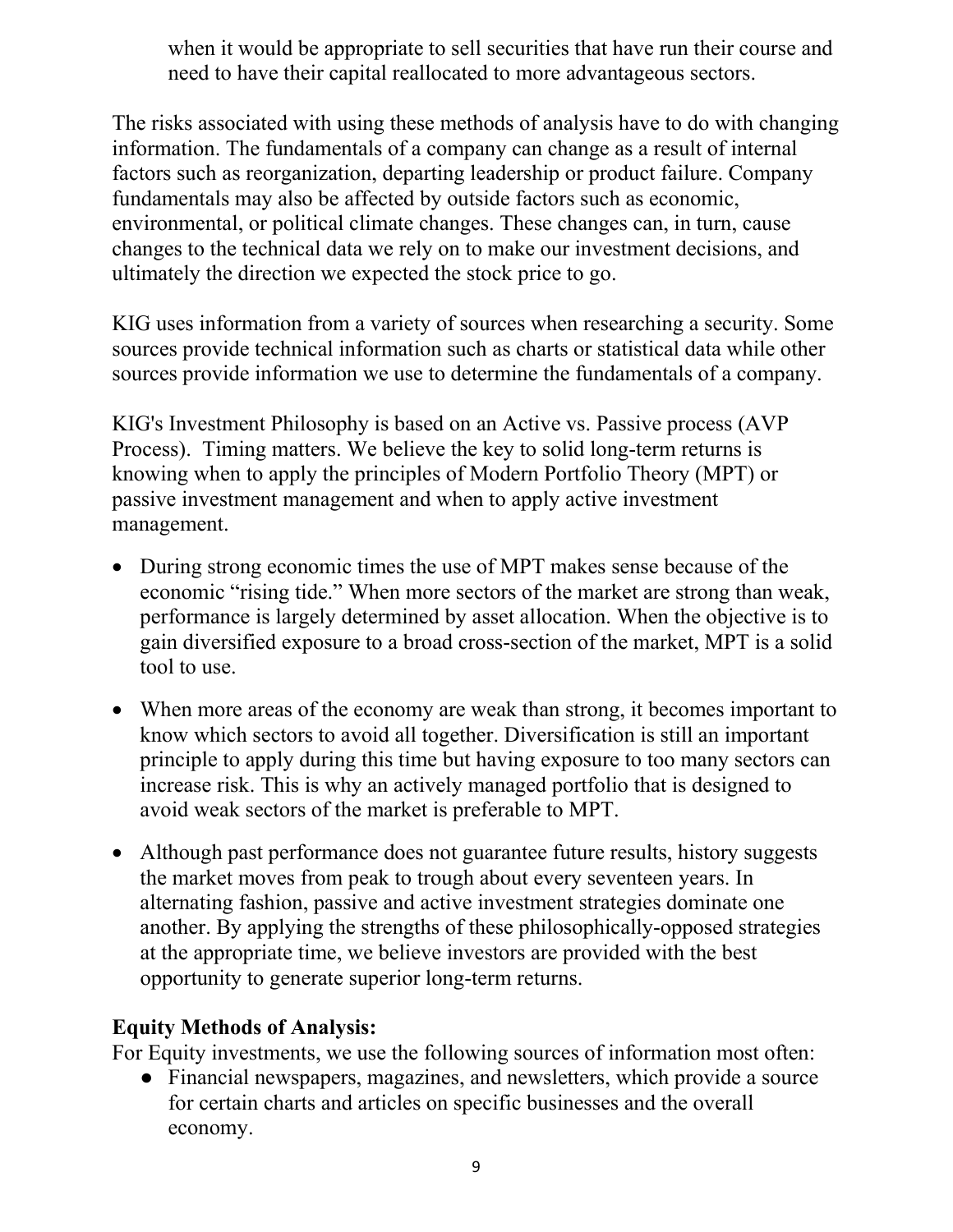- Research materials prepared by others such as an analyst report on a company we are studying. The analyst collects information on a company and summarizes their findings in a report.
- Annual reports, prospectuses, and other filings with the Securities and Exchange Commission are used to gather information regarding a company's financial statements and other important information. This information assists us in determining the fundamental value of a company.
- Company press releases provide news and product or service announcements from a company.
- Morningstar Office<sup>TM</sup> a service which gives computer access to real-time financial market data, news, and charts.
- Company conference calls companies often present their quarterly earnings report on a conference call. This call also provides an opportunity to ask questions of senior management participating on the call.

### **Fixed Income Methods of Analysis:**

For Fixed Income we use the following sources of information most often:

- Ratings agencies (such as Moody's and Standard & Poor's) ratings, as well as underlying supporting documentation, when available.
- Annual reports, prospectuses, and filings with the Securities and Exchange Commission (SEC) for corporate issuers, and the Municipal Securities Rulemaking Board (MSRB) for municipal issuers, are used to get an issuer's financial statements and other important information about an issuer.
- Financial newspapers, magazines and newsletters provide a source for certain charts and articles on specific businesses and the overall economy.

#### <span id="page-10-0"></span>**Investment Strategies**

KIG uses different investment strategies in an effort to help the *client* meet their investment goals. After a discussion with the *client* about their investment objectives, risk tolerance, and time horizon (the expected number of months, years, or decades you will be investing to achieve a particular financial goal), a strategy is decided upon to best meet the needs of the *client*. The following strategies are used by KIG:

### **Balanced**

### *Objective*

The Balanced Strategy is designed for investors looking for the stable income that can come from fixed income investments combined with the potential for growth that comes from equities.

### *Portfolio Construction*

The portfolio is constructed by blending high-quality fixed income securities with the equities that are constituents of the S&P 500®.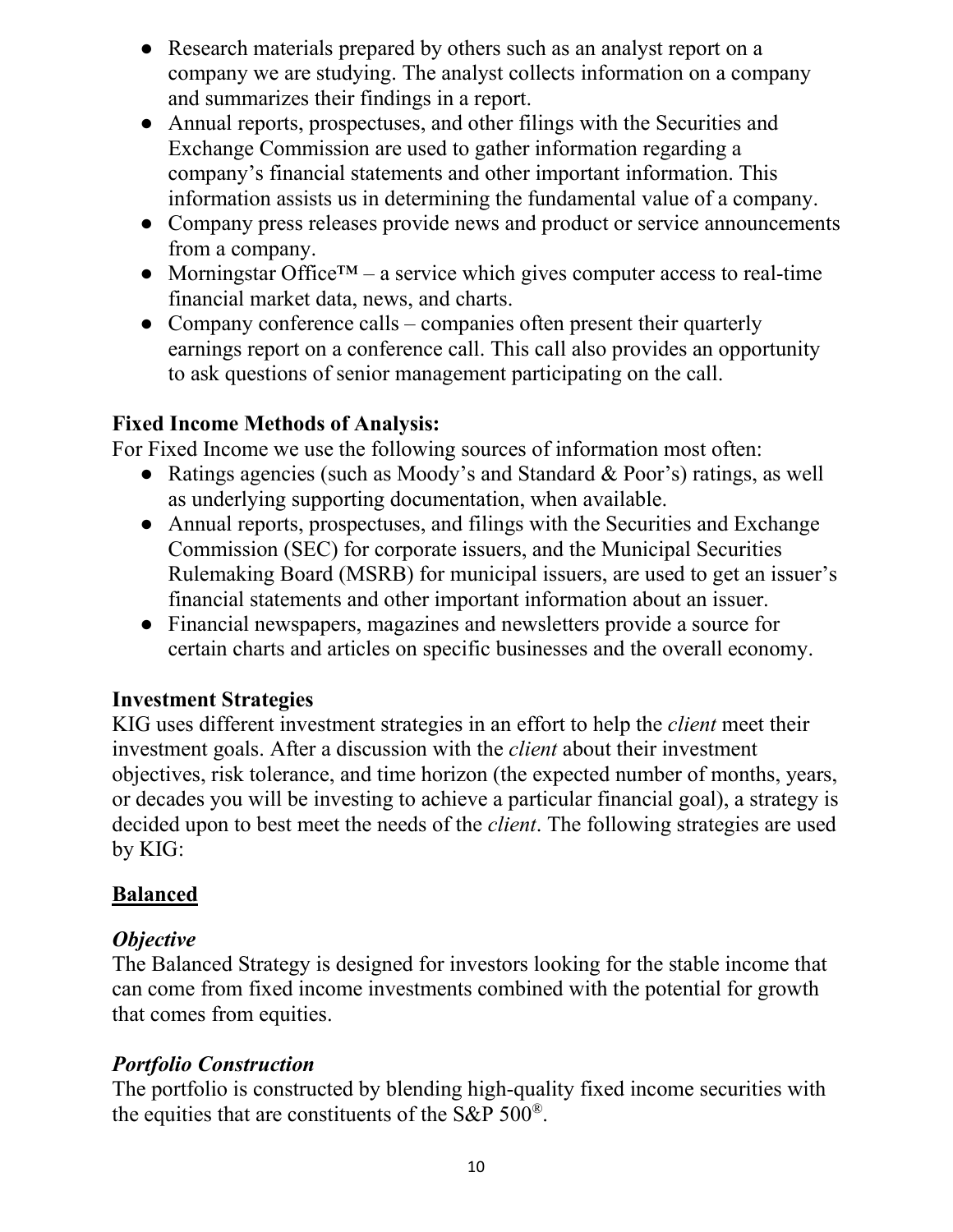The target allocation of equity securities and bonds is determined based on the client's initial interview at the time the account is opened. During annual reviews, or more frequently if necessary, the allocation will be adjusted so as to remain consistent with the client's investment objective.

Fixed income securities are selected based on the client's liquidity needs and risk profile. KIG selects fixed income securities that are considered "liquid", meaning there is an active market available for trading. Fixed income securities selected may include, but are not limited to; individual bonds, preferred stocks, mutual funds, and exchange-traded funds (ETFs).

#### **Capital Growth**

#### *Objective*

The Capital Growth Strategy is a diversified stock portfolio with the primary objective of providing a dividend yield and capital appreciation that is consistent with that of the Standard & Poor's 500<sup>®</sup> Index. The portfolio's secondary objective is to protect capital.

### *Identify the Universe*

Consistent with our view that equity markets alternate between "alpha" and "beta" cycles, the process for selecting stocks changes based on the prevailing cycle. The first step in the KIG investment process is to identify the Standard & Poor's  $500^{\circ}$ Index sectors or the largest constituents that are expected to outperform the broader market. To establish the list of sectors, the portfolio manager applies the proprietary AVP process. Once the sectors have been identified, the portfolio manager will "drill down" to find stocks that meet the KIG investment criteria. These criteria are designed to identify companies with the following qualities:

- Well-capitalized with strong balance sheet
- A history of consistent and growing dividend payments

### *Examine Cash Flow Characteristics*

Strong companies pay dividends to shareholders out of cash flow. Historically, companies that have consistently increased their cash flows have rewarded their shareholders with increased dividends and superior total returns.

### *Select Companies*

The stocks selected for the portfolio are those that meet the KIG investment objectives, trade at attractive valuations and are likely to exceed market expectations for future cash flows.

## **Rising Dividend**

### *Objective*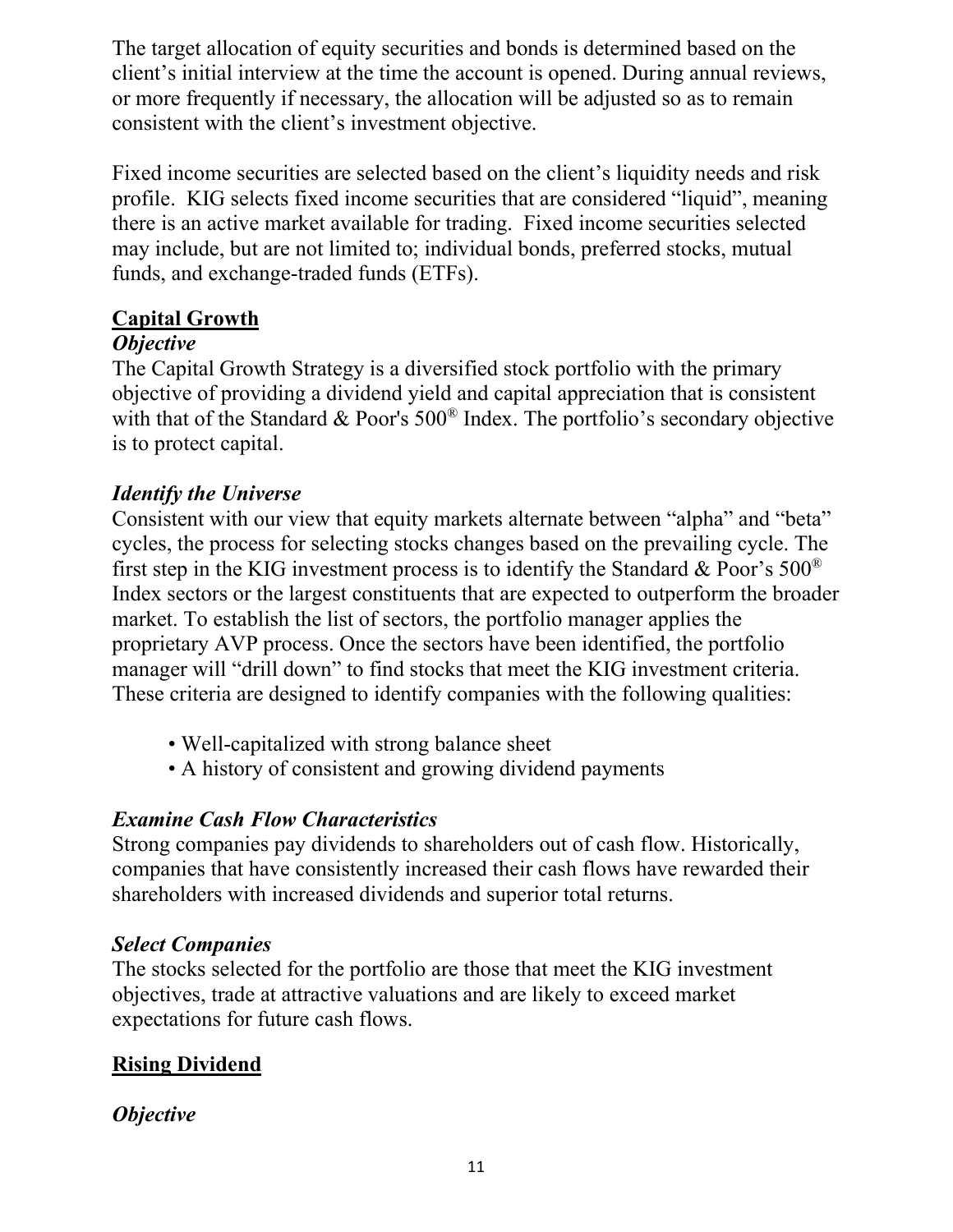KIG believes that companies which continuously increase dividends and earnings per share can ultimately become leaders in their respective industries. By focusing on companies with strong and consistent cash-flows and reasonable valuations, we believe a portfolio of stocks that delivers solid results can be constructed.

### *Identify the Universe*

Utilizing a top-down approach, the KIG Investment Team targets sectors and industries that they believe will outperform the broad equity market. While companies that have a history of raising dividends over time tend to be large-cap, we apply our analysis to the entire market regardless of company size.

## *Select Companies*

The stocks selected for the portfolio are those that have exhibited a history of increasing dividends, generate adequate cash flow to sustain its dividend and trade at an attractive valuation compared to its peer group.

## **ETF Balanced**

#### *Objective*

The ETF Balanced Strategy is designed for investors looking for the stable income that can come from fixed income investments with the potential for growth that comes from equities.

### *Portfolio Construction*

The target allocation of equity-oriented ETF securities and fixed income securities is determined based on the client's initial interview at the time the account is opened. During annual reviews, or more frequently if necessary, the allocation will be adjusted so as to remain consistent with the client's investment objective. The portfolio is constructed by blending high-quality fixed income securities with the ETF Capital Growth portfolio. Fixed income securities are selected based on the client's liquidity needs and risk profile. KIG selects fixed income securities that are considered "liquid", meaning there is an active market available for trading. Fixed income securities selected may include, but are not limited to; individual bonds, preferred stocks, mutual funds and exchange-traded funds (ETFs).

## **ETF Capital Growth**

### *Objective*

The ETF Capital Growth Strategy is a diversified ETF portfolio with the primary objective of providing a dividend yield that is greater than that of the Standard & Poor's 500® Index. The portfolio's secondary objective is to protect capital.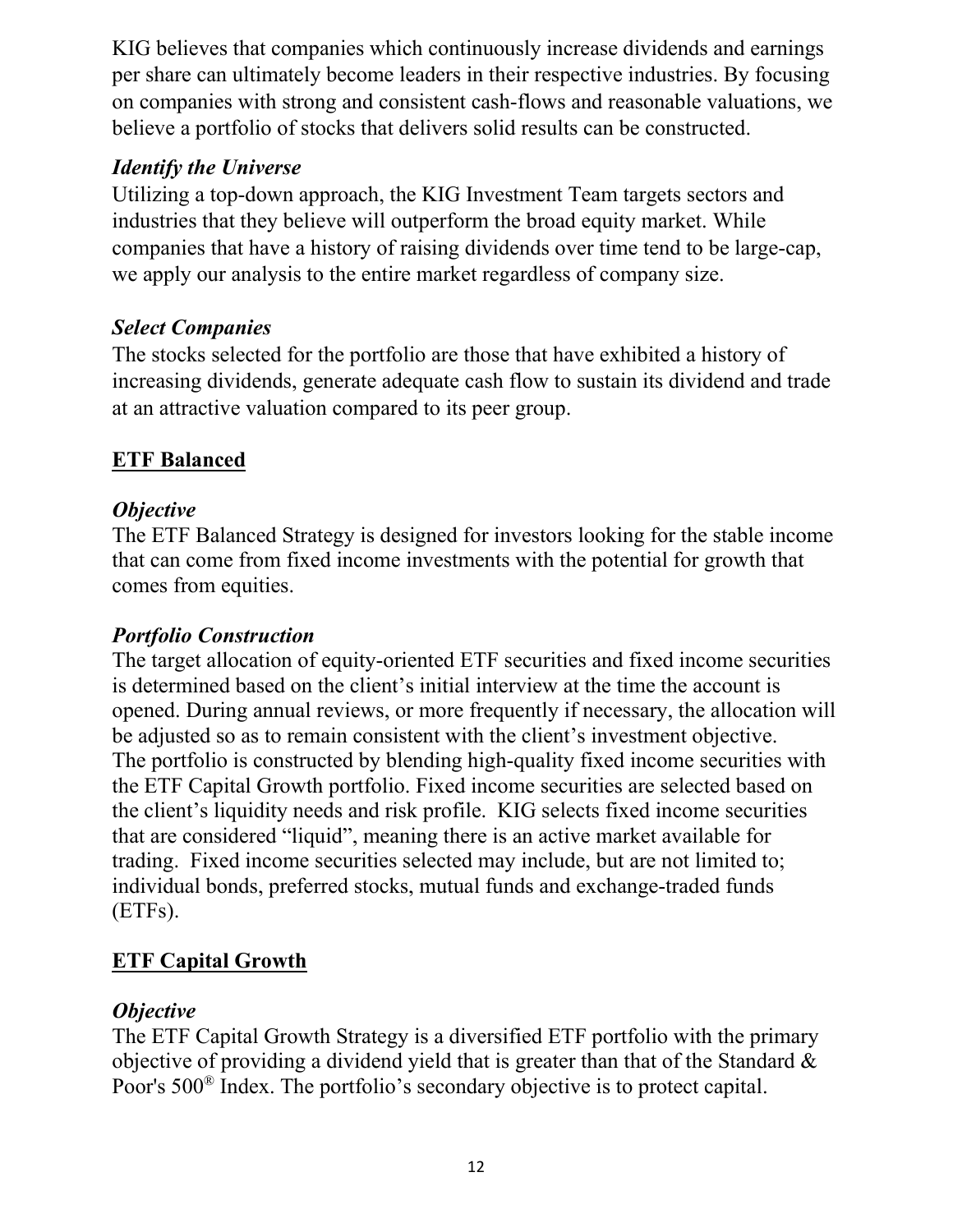This flexible approach enables the portfolio manager to adjust to changing market conditions and focus alternatively on income and capital preservation, depending on the outlook for the market and the economy. Delivering equity income along with the potential for moderate growth is essential to achieving the portfolio's objective.

## *Identify the Universe*

The first step in KIG investment process is to identify the market sectors that are expected to outperform the broader market. To establish the list of sectors, the portfolio manager applies the proprietary AVP process. Once the sectors have been identified, the portfolio manager will identify the ETF securities that meet the KIG investment criteria. These criteria are designed to identify ETF securities with the following qualities:

- Reasonable expenses
- Low portfolio turnover
- Acceptable tracking error

## **Small Cap Growth**

### *Objective*

The Small Cap Growth Strategy is a stock portfolio with the primary objective of providing a total return that exceeds the Russell 2000® Growth Index.

### *Identify the Universe*

Only stocks with a market capitalization below \$2 billion will be included in the portfolio. A "top-down" approach is used to identify the sectors of the stock market which we believe will deliver the strongest results. To establish the list of sectors, the portfolio manager applies the proprietary AVP process. Once the sectors have been identified, the portfolio manager will "drill down" to find stocks that meet the KIG investment criteria. These criteria are designed to identify companies with the following qualities:

- Well-capitalized with strong balance sheet
- A history of accelerating revenue growth

## *Select Companies*

The stocks selected for the portfolio are those that meet the KIG investment objectives, trade at attractive valuations, and have a market capitalization below \$2 billion at the time of purchase.

## *Special Risks*

The Portfolio is exposed to the risks of investing in equity securities of smaller companies, which may include, but are not limited to a less liquid resale market.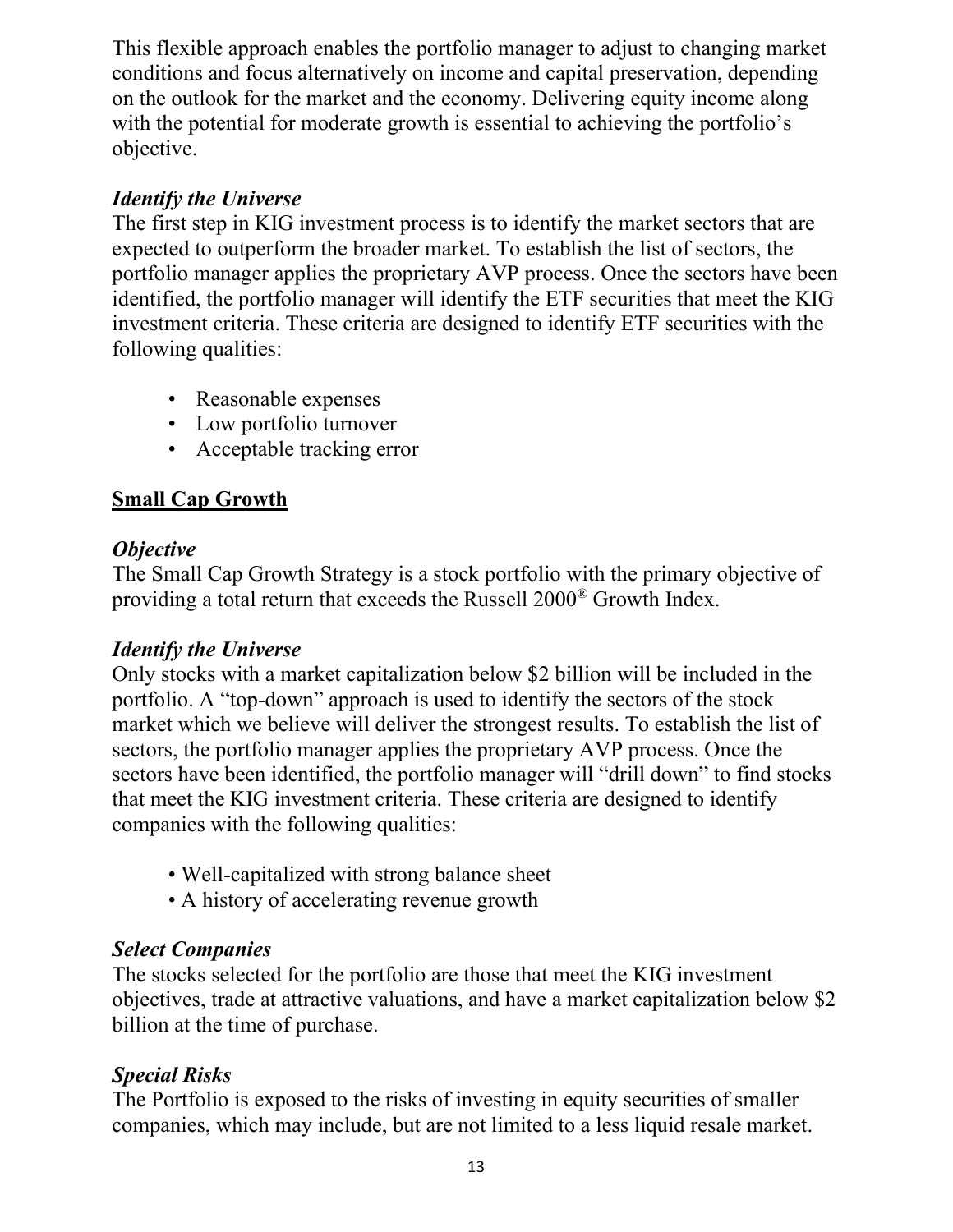Small company stock prices are generally more volatile than large company stock prices.

While the Portfolio attempts to closely track the Russell 2000® Growth Index, it does not duplicate the composition of the index. Index portfolios are subject to the same market risks associated with the stocks in their respective indexes. Asset allocation does not assure a profit or protect against loss in a declining market.

#### **ETF Broad Equity**

For accounts that do not meet a minimum investment amount of \$10,000 for any of the ETF managed strategies, a non-managed broad market index ETF can be used.

Portfolio rebalancing is performed when sector exposure exceeds 50% or as needed to comply with client objectives.

KIG researches each investment by using a combination of different methods of analysis as discussed above, along with the following tools to help reduce the risk in an account:

Diversification – spreading money among different investments to reduce risk. The rationale behind this technique contends that a portfolio of different kinds of investments will pose a lower risk than any individual investment found within the portfolio.

Allocation – using only a certain percentage of the overall account value for an individual security. This helps to ensure that the portfolio does not become overweight in one security or sector.

Serving as a sub-adviser to GIA, the adviser, KIG's investment strategies are also offered under the GCM Program. Through an agreement between KIG, GIA and the client, a separate account is established for each investment strategy selected under the GCM Program. The GCM Program is sponsored by GIA, which provides clients of GCM access to the investment strategies of KIG. See "Other Financial Industry Activities and Affiliations" for additional information.

#### <span id="page-14-0"></span>**Risk of Loss**

Investing in securities involves risk of loss that you should be prepared to bear. KIG will use our best judgment and good faith efforts in providing services to you. Not every investment decision or recommendation made by us will be profitable and we cannot guarantee any particular level of account performance, or that your account will be profitable over time.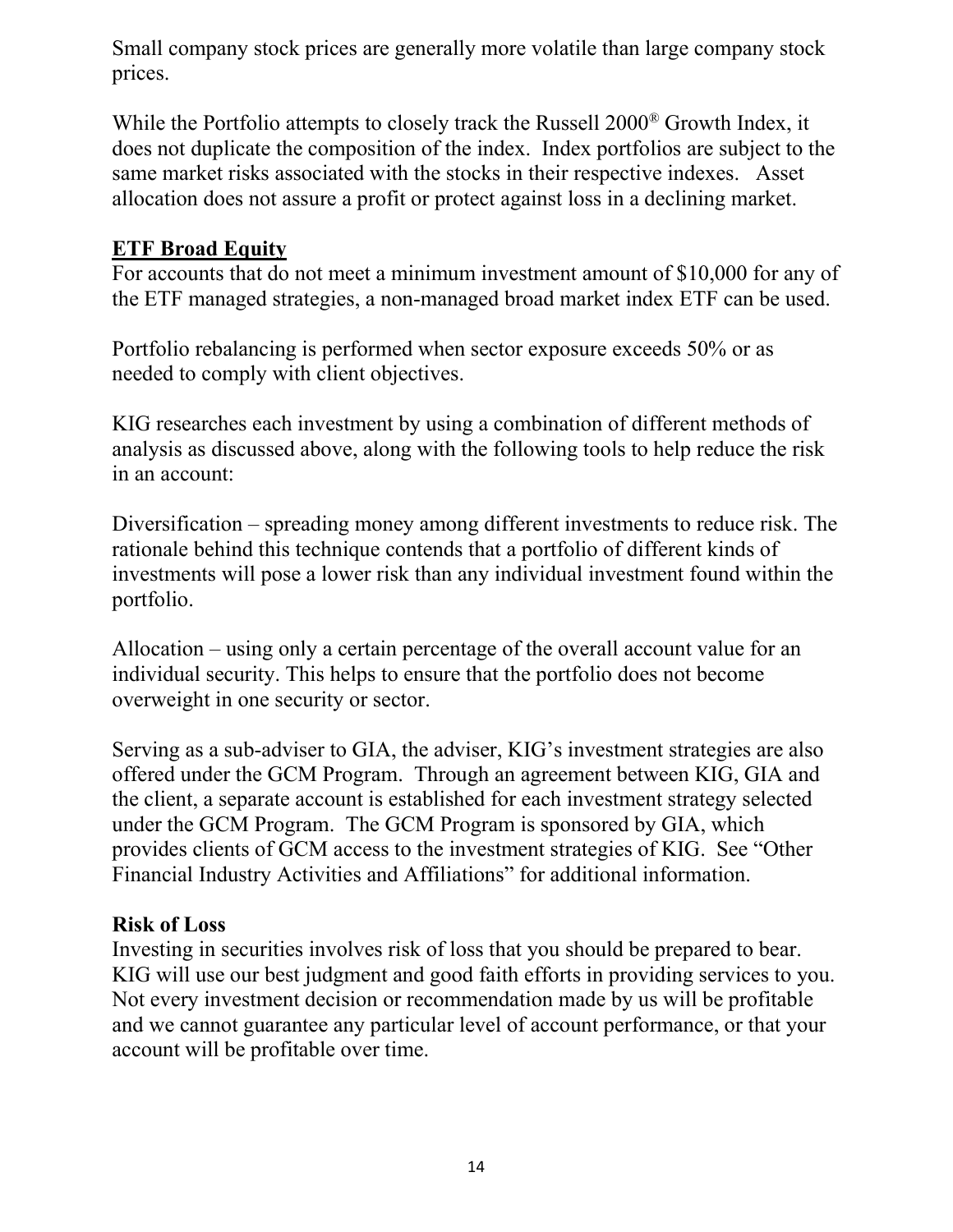KIG has an obligation to act in the best interest of the *client* (fiduciary duty). As a fiduciary, KIG must apply all of the skill, care, and thoroughness available to KIG when acting on behalf of the *client*.

## **Pandemics and Other Public Health Crisis:**

• Pandemics and other health crises, such as the outbreak of an infectious disease such as severe acute respiratory syndrome, avian flu, H1N1/09 flu and COVID-19 or any other serious public health concern, together with any resulting restrictions on travel or quarantines imposed, could have a negative impact on the economy, and business activity in any of the areas in which client investments may be located. Such disruption, or the fear of such disruption, could have a significant and adverse impact on the securities markets, lead to increased short-term market volatility or a significant market downturn, and may have adverse long-term effects on world economies and markets generally.

### **Cybersecurity Risk**

• Investment advisers and their service providers may be prone to operational and information security risks resulting from cyber-attacks. Cyber-attacks include, among other behaviors, stealing or corrupting data maintained online or digitally (including, for example, through cyberattacks known as "phishing" and "spear-phishing"), denial-of-service attacks on websites, the unauthorized release of confidential information and causing operational disruption. Cyber-attacks may interfere with the processing of transactions, cause the release of private information or confidential information of the firm, cause reputational damage, and subject the firm to regulatory fines, penalties or financial losses, reimbursement or other compensation costs, and/or additional compliance costs. While the firm has established business continuity plans and systems designed to prevent such cyber-attacks, there are limitations in such plans including the possibility that certain risks have not been identified.

### **Equity Risks**

- Market risk the risk that the value of the investments in your account will decrease due to the change in value of the stock price, interest rates, foreign exchange rates, and commodity prices or other market forces.
- Currency risk a form of risk that results from the change in price of one currency against another. (i.e. U.S. dollar vs. Canadian dollar)
- $\bullet$  Economic risk the possibility that an economic downturn will negatively impact an investment.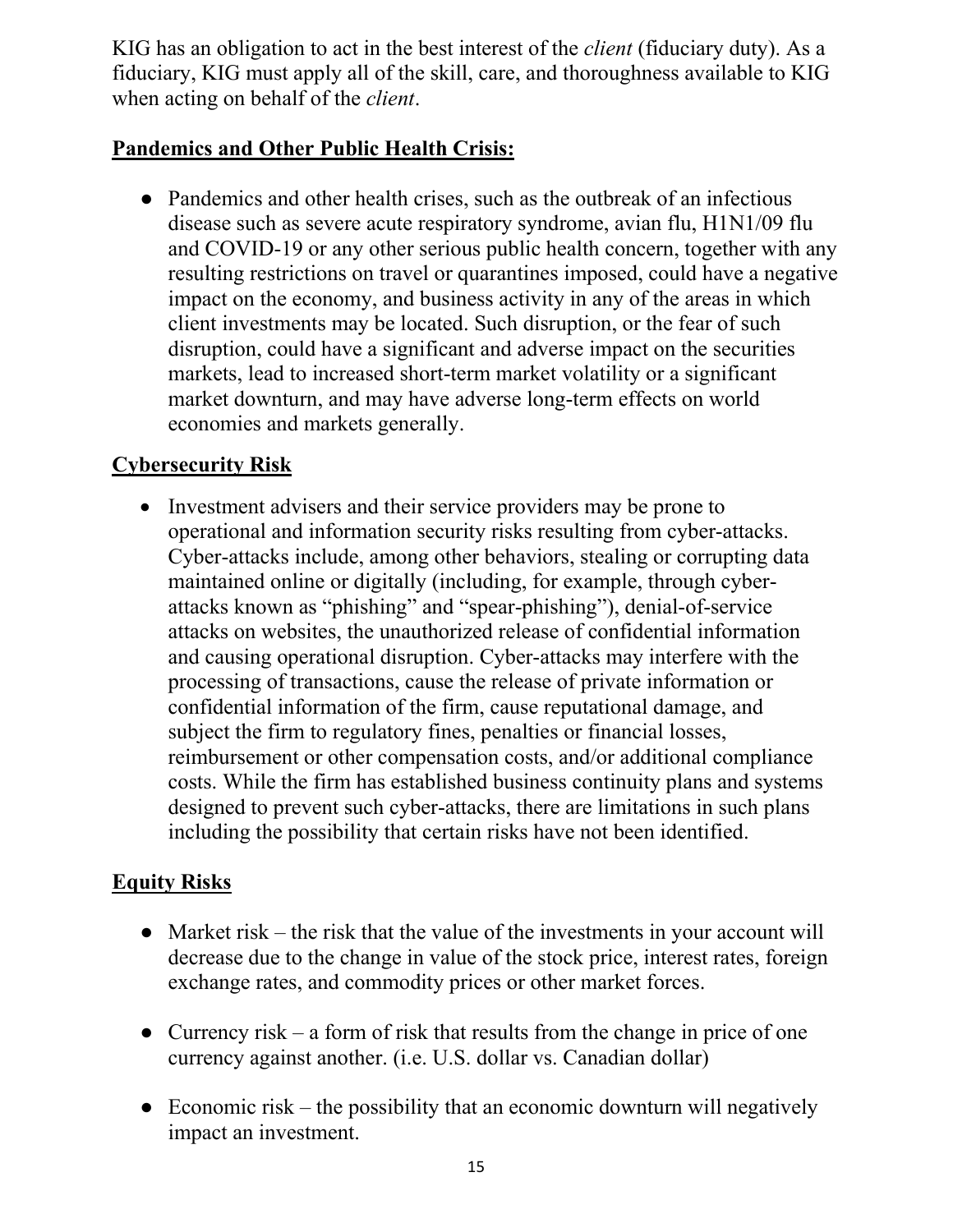- Political risk the risk that an investment's returns could suffer as a result of political changes or instability in a country. Instability affecting investment returns because of a change in government, legislative bodies, other foreign policy makers, or military control.
- Business risk the risk that a loss considered normal in a company's operations and environment (such as competition and poor economic conditions) that result in a company not having enough cash to meet its operating expenses and/or financial leverage.
- Environmental risk this is often referred to "acts of God." Floods, hurricanes, tsunamis, earthquakes, volcanoes, and other forces of nature are unpredictable and may cause both short and long term negative impacts to financial markets.
- Fraud criminal activity. While this activity is not anticipated as a result of the due diligence (the process of investigation, performed by investors, into the details of a potential investment, such as an examination of operations and management and the verification of material facts) completed by KIG, it can occur and is generally very difficult to detect.

#### **Small-Cap Stocks Risk:**

Small-Cap Equity portfolios are subject to certain risks such as market and investment style risk. Investments in small-to medium-sized corporations are more vulnerable to financial risks and other risks than larger corporations and may involve a higher degree of price volatility than investments in the general equity markets.

#### **Fixed Income Risks:**

- Interest Rate Risk if interest rates rise, bond prices usually decline. If interest rates decline, bond prices usually increase. This risk exists because as interest rates rise, investors require higher yields and with a fixed coupon, the price of a bond must fall to create a higher yield. The longer a bond (or bond fund's) maturity, the greater the impact a change in interest rates can have on its price. If you don't hold your bond until maturity, you may experience a gain or loss when you sell your bond due to this effect.
- Credit Risk Bonds carry the risk of default, which means that the issuer is unable to make further income and principal payments. Many individual bonds are rated by a third-party source such as Moody's or Standard & Poor's to help describe the creditworthiness of the issuer. U.S. Treasury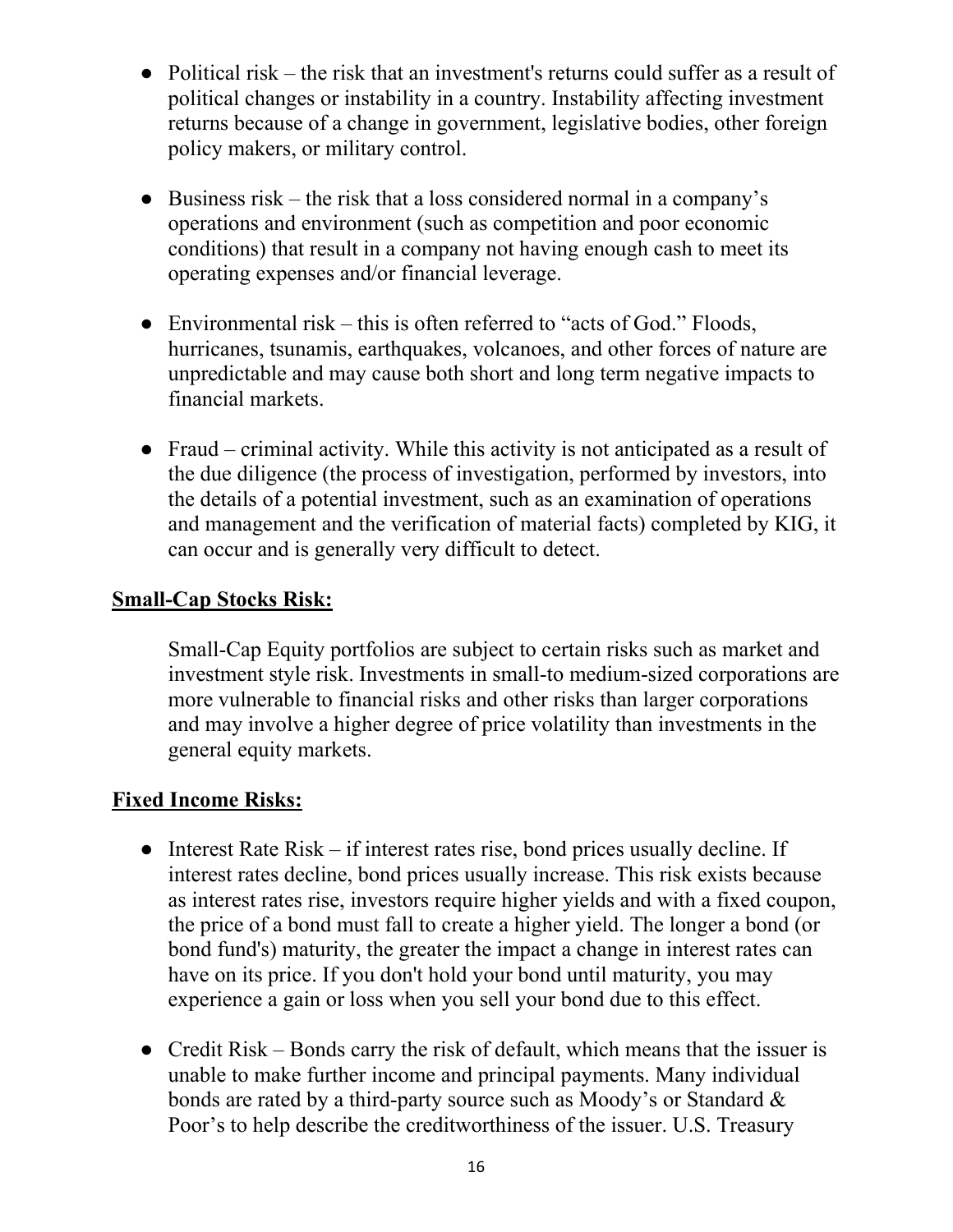bonds have backing from the U.S. Government and thus are considered to have no default risk.

Since a bond fund is made up of many individual bonds, diversification can help mitigate the credit risk of a downgrade (a reduction in the credit rating) or a default, either of which could affect a bond's price. Bonds are typically classified as investment grade-quality (medium-highest credit quality) or below investment grade-quality (commonly referred to as high-yield bonds or junk bonds), as are bond funds. Credit risk is a greater concern for highyield bonds and bond funds that invest in lower-quality bonds and bonds of issuers whose ability to pay interest and principal may be considered speculative.

- Call Risk A callable bond has a provision that allows the issuer to call, or repay, the bond early (usually at 100 cents on the dollar … known as "par"). If interest rates drop low enough, the bond's issuer can save money by repaying its callable bonds and issuing new bonds at lower interest rates. If this happens, the bond holder's interest payments cease and they receive their principal early. If the bond holder then reinvests the principal in bonds, he or she will likely have to accept a lower coupon rate, one that is more consistent with prevailing interest rates. This will lower the value of an account's interest payments received.
- Reinvestment  $Risk Even$  if you hold non-callable securities, during periods of declining interest rates, you may be forced to buy new bonds at lower, prevailing interest rates as your existing investments reach maturity, thus resulting in the same situation discussed in "Call Risk" above.
- Inflation Risk The money you earn today is always worth more than the same amount of money at a future date. This is because goods and services usually cost more in the future, due to inflation. So we try to invest in such a way that your investment return is higher than the inflation rate. Because a high inflation rate can erode the real value (the value of income received today minus inflation) of the income you receive, inflation can jeopardize the real value of any fixed income payments you may be counting on. To combat this risk, we will give consideration to purchasing a bond or bond fund that has its principal adjusted for increases in the inflation rate, such as U.S. Treasury Inflation-Protected bonds (TIPs) and bond funds that invest in TIPs.
- Liquidity Risk Liquidity risk is the risk that you might not be able to buy or sell investments quickly for a price that is close to the true underlying value of the asset. When a bond is said to be liquid, there's generally an active market of investors buying and selling that type of bond. Treasury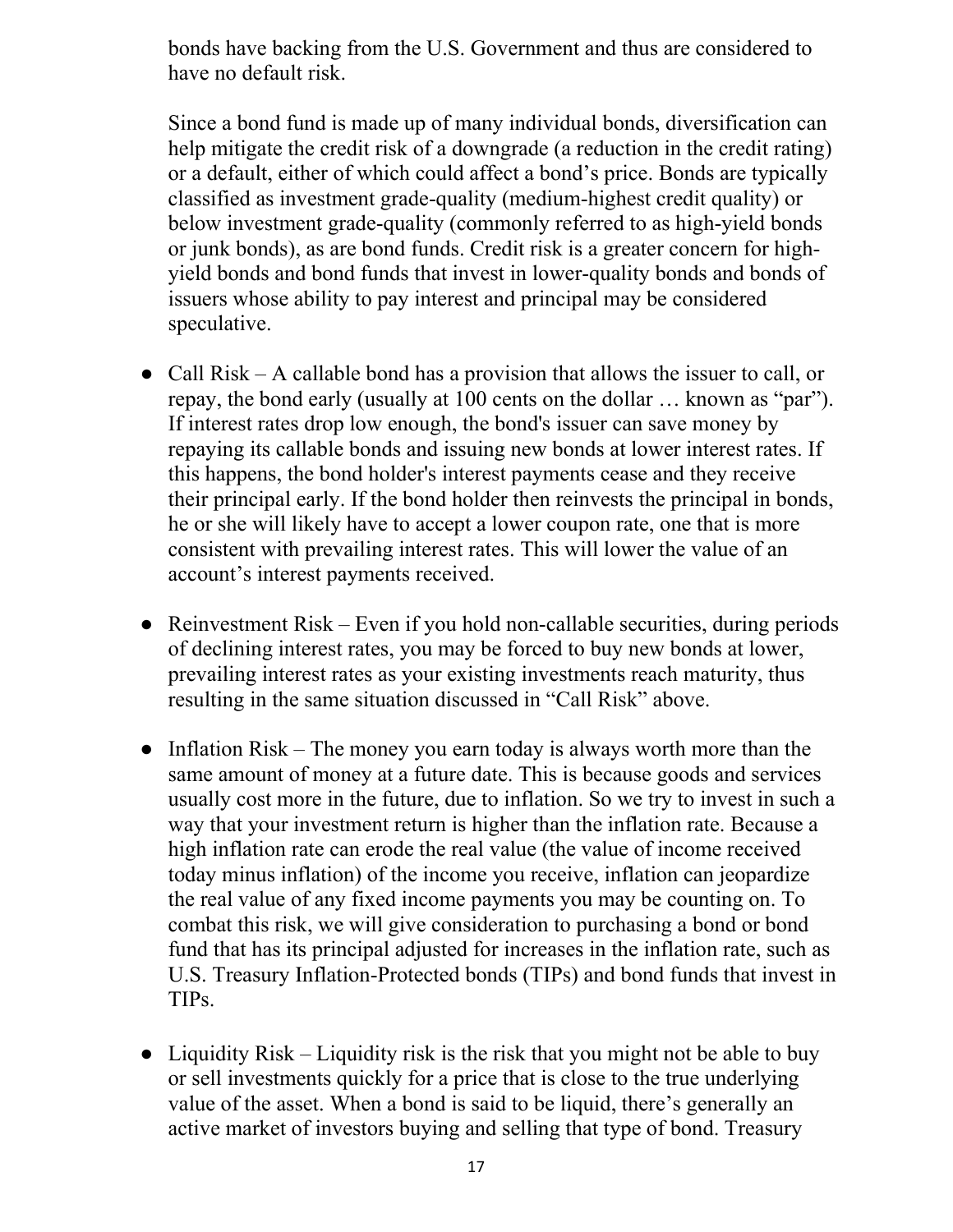bonds and larger issues by well-known corporations are generally very liquid. But not all bonds are liquid; some trade very infrequently (e.g. Municipal Bonds), which can present a problem if you try to sell before maturity—the fewer people there are interested in buying the bond you want to sell, the more likely it is you'll have to sell for a lower price, possibly incurring a loss on your investment. Liquidity risk can be greater for bonds that have lower credit ratings (or were recently downgraded), or bonds that were part of a small issue or sold by an infrequent issuer. In certain cases there may not be an active two-way market for a specific bond and the price discovery process could take several hours or days. With a bond fund on the other hand the investor has access to buy or sell at the end of the day, and with a bond ETF, throughout the market trading day.

## <span id="page-18-0"></span>Disciplinary Information

Registered investment advisors are required to disclose all material facts regarding any legal or disciplinary events that would be material to your evaluation of KIG or the integrity of KIG's management. To date, KIG and its management have not had any items to report under this Item.

## <span id="page-18-1"></span>Other Financial Industry Activities and Affiliations

#### <span id="page-18-2"></span>**Affiliations**

KIG is 100% owned by Craig Kessler.

#### <span id="page-18-3"></span>**Financial Industry Activities**

KIG participates in the Institutional Services Programs offered to independent investment advisers by TD Ameritrade Institutional ("TD"), Fidelity Brokerage Services, LLC ("Fidelity"), and Schwab Advisor Services ("Schwab") that provide custody services for our clients. KIG will typically recommend these custodians to clients in need of brokerage and custodial services. We are independently owned and operated and are not affiliated with these custodians. As part of the institutional programs, the broker-dealer normally provides KIG with access to their institutional trading and operations services. These services are typically not available to retail investors. They are generally available to independent investment advisors at no charge as long as a minimum balance of client account assets are kept at the broker-dealer. For more info see the *Brokerage Practices* section of this Brochure.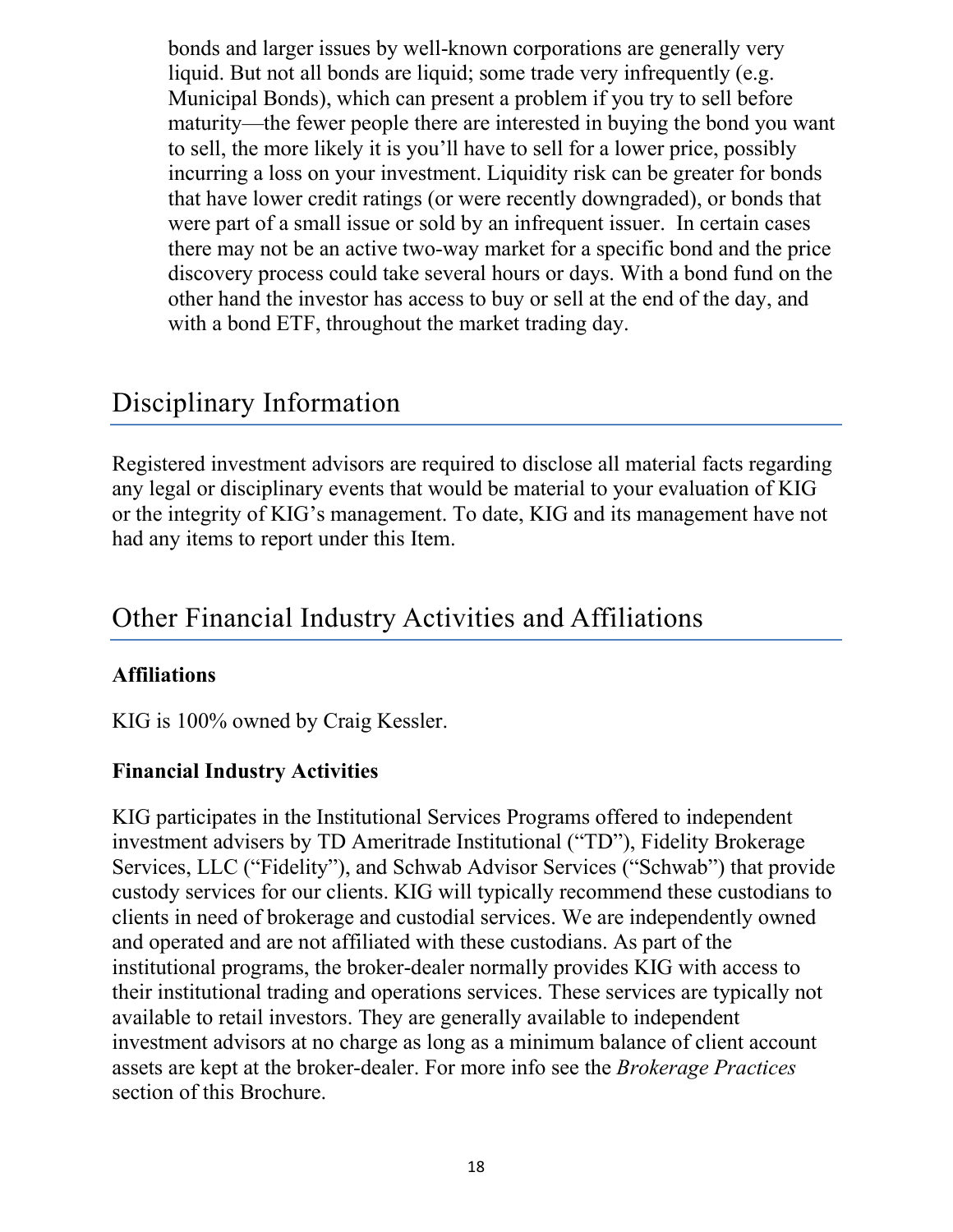## <span id="page-19-0"></span>**Gladstone Institutional Advisory, LLC**

Gladstone Institutional Advisory, LLC ("GIA"), is an SEC registered investment adviser and wholly-owned subsidiary of Gladstone Wealth Partners, LLC ("GWP"). GIA also operates under different business names ("DBA"), "Gladstone Wealth Group" (GWG") and "Gladstone Capital Management" ("GCM"). On July 16, 2020, KIG entered into an arrangement with GWP whereby KIG shares revenue with GWP, and GWP shares revenue with KIG where KIG acts as asset manager to investment strategies offered under the GCM Program. Concurrently, most all discretionary accounts where KIG previously served as the adviser entered into an agreement where Gladstone Institutional Advisory, LLC serves as the Adviser and KIG as sub-advisor. These accounts are being subadvised by KIG as part of the GCM Program.

Craig Kessler, KIG's President, Chief Investment Officer, and Chief Compliance Officer, is a dually registered investment advisor representative ("IAR") of GIA and KIG. Mr. Kessler also serves as GCM's Chief Investment Officer.

See "Advisory Business", "Fees & Compensation", and "Methods of Analysis, Investment Strategies and Risk of Loss" for additional information.

## <span id="page-19-1"></span>Code of Ethics, Participation or Interest in Client Transactions and Personal Trading

KIG has adopted a code of ethics for all supervised persons of the firm describing our high standard of business conduct, and fiduciary duty to our *client*s. KIG requires that all officers and employees must follow all applicable Federal and State regulations governing registered investment advisory practices. The code of ethics generally outlines proper behavior related to all services provided to *clients*. The code states no officer or employee will knowingly participate in insider trading activities such as:

- Trade on the basis of material, non-public information;
- Provide material, non-public information to others who trade based upon such information;
- Recommend the purchase or sale of securities based on material, non-public information;
- Provide assistance to a person trading on the basis of material, non-public information;
- Trade in securities of an issuer involved in a tender offer (an offer to purchase some or all of shareholders' shares in a corporation) while in possession of material, nonpublic information; or
- Misappropriate material, non-public information in a manner that breaches a fiduciary duty owed to someone.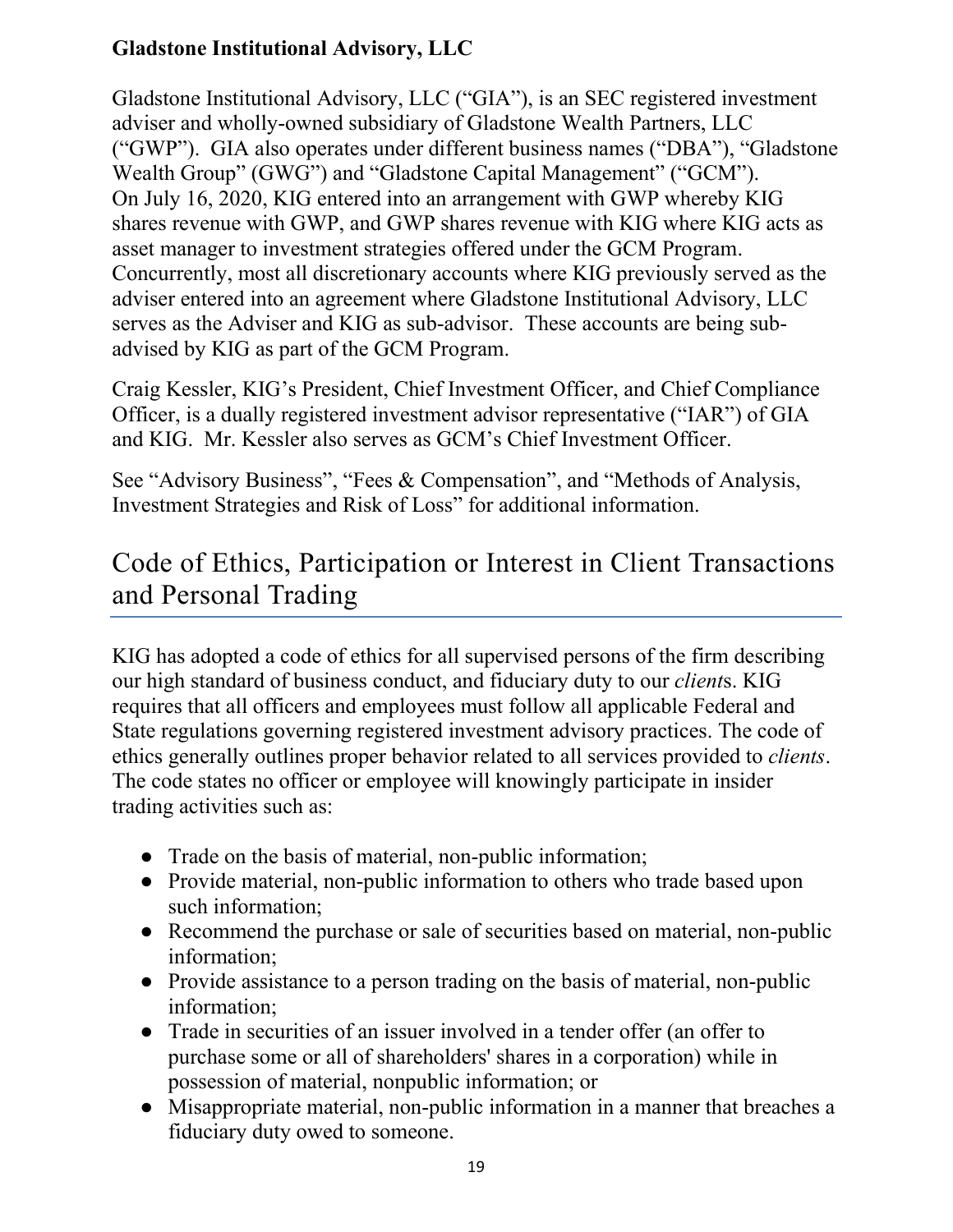All officers and employees are required to read and accept the terms of the code of ethics each year, or as amended. Each supervised person is required to promptly report any internal violations of the code of ethics. Furthermore, KIG's Chief Compliance Officer regularly evaluates officer and employee performance to ensure compliance with the code of ethics.

KIG's *clients* or prospective *clients* may request a complete copy of our code of ethics by contacting the Chief Compliance Officer.

Subject to following the code of ethics and applicable laws, KIG's officers and employees are allowed to buy and sell the same securities for their own account that KIG buys and sells for our *clients*. The Code of Ethics is designed to assure that the personal securities transactions, activities, and interests of the officers and employees of KIG will not interfere with (i) making decisions in the best interest of the *client*s and (ii) implementing such decisions while, at the same time, allowing employees to invest for their own accounts. Nonetheless, there is a possibility that employees could benefit from market activity by a *client* in a security held by an employee. Employee trading is continually monitored under the code of ethics to minimize potential conflicts of interest between our supervised persons and our *clients*.

To supervise compliance with our code of ethics, KIG requires that any of our access persons (officers and employees who have access to information regarding *client* investment recommendations or transactions) must provide a report of all of their securities holdings annually and report any transactions that occur in their account(s) quarterly to the firm's Chief Compliance Officer. KIG also requires such access persons receive approval from the Chief Compliance Officer before investing in any Initial Public Offerings or private placements (limited offerings). In addition, the code of ethics requires pre-approval of certain transactions in personal accounts depending on the circumstances of the transaction.

KIG will buy or sell a security for all of our existing *client* accounts, as appropriate, either before or at the same time it is purchasing any of the securities for our officer and employee accounts. Sometimes KIG's access persons will buy or sell securities for their own account for reasons unrelated to the investment strategies adopted by KIG's *client*s. Access person accounts, managed by KIG and paying management fees, are included in the allocation mix and are treated the same as any other *client.* For more information on our order allocation policy see the *Brokerage Practices* section.

## <span id="page-20-0"></span>Brokerage Practices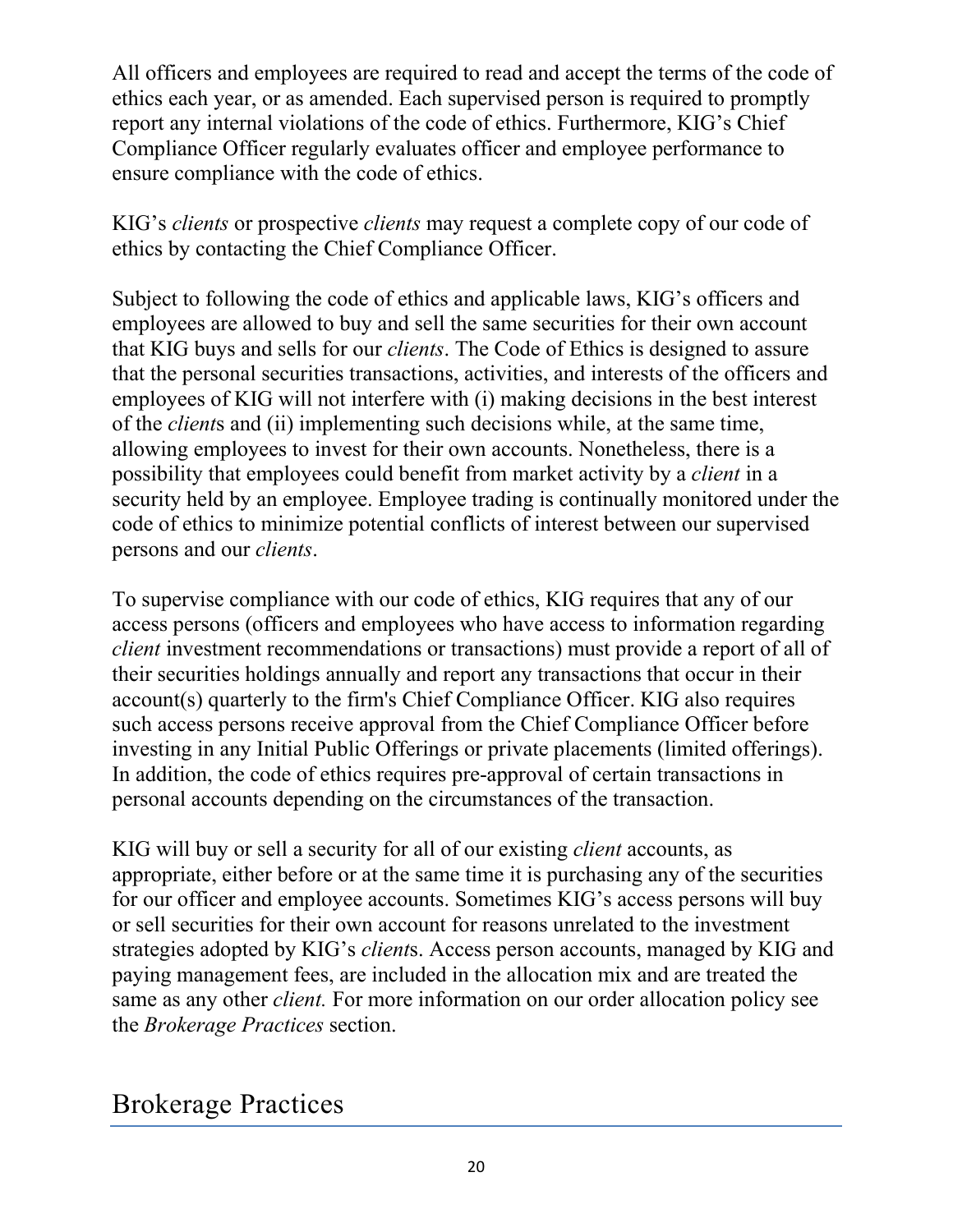### <span id="page-21-0"></span>**Broker Selection & Directed Brokerage**

KIG participates in the Institutional Services Programs offered to independent investment advisers by the various registered broker-dealers (See *Other Financial Services Activities and Affiliations* section) that provide custody services for our *client*s. We require *client*s to have a third-party broker-dealer/custodian relationship, and will suggest these broker-dealers for *client*s to use as a custodian. The *client* is required to effect transactions through any broker-dealer recommended by KIG, which include the following:

- TD Ameritrade Institutional is a division of TD Ameritrade, Inc. ("TD Ameritrade");
- Fidelity Brokerage Services, LLC ("Fidelity"); or
- Schwab Advisor Services ("Schwab"), formerly called Schwab Institutional.

These broker-dealers provide independently registered investment advisors services which include custody of securities, trade execution, clearance, and settlement of transactions. KIG has no affiliation with any of the broker-dealers listed above, but receives some benefits through participation in their Institutional Services Programs, and suggesting a broker-dealer may create a conflict of interest. In an effort to mitigate any such conflict, KIG reviews each broker-dealer providing trading services for our *client*s for best execution no less than annually. If a concern arises with any or all of the custodians, such review will be conducted more frequently. KIG will suggest a broker-dealer that we believe is best suited to meet the investment needs of the *client*, based on the *client*'s specific circumstances, and best execution. When seeking best execution, we consider such factors as:

- reliability and financial responsibility;
- effecting transactions, particularly with regard to such aspects as timing; order size and execution of order;
- cost of execution;
- competitive commissions; and
- any other factors KIG considers being relevant.

## <span id="page-21-1"></span>**Soft Dollars**

KIG does not have a soft-dollar budget, nor do we enter into any formal soft-dollar commitments with broker-dealers. KIG effects transactions for clients with brokerdealers who incidentally provide us with research or other related products and services, thus providing lawful and appropriate assistance to us in the performance of our investment decision-making responsibilities. Notably, we don't "pay up" for any of these services nor do we have any obligation for execution. Rather, we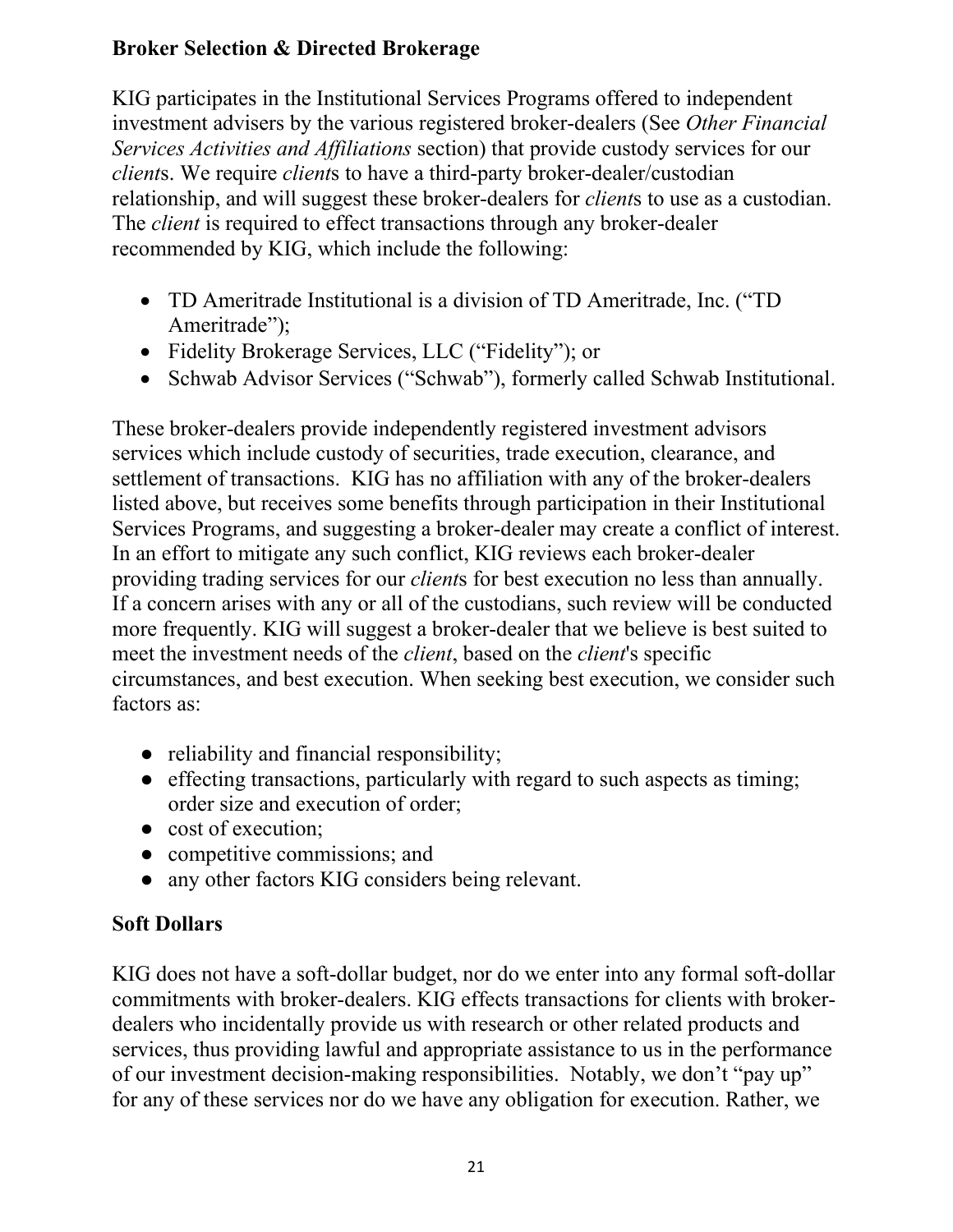pay competitive commission rates, as applicable, to all of the broker-dealers with whom we trade and regularly evaluate the quality of executions being received.

### <span id="page-22-0"></span>**Order Aggregation**

Your accounts will trade in the same securities with other KIG *clients*. Orders will be aggregated when possible and when in the *clients'* best interest. When submitting numerous trades across multiple brokers using a fixed-feed, each trade will be sent instantly, resulting in the order being received by all brokers within milliseconds of one another. Consequently, there are no systematic timing discrepancies among executing brokers. Each account that participates in an aggregated order that is filled at several different prices through multiple trades on the same day will receive the average share price and will share the non-account specific transaction costs on a pro rata basis.

In the event of a partial fill, we will aggregate our order pro-rata according to the procedures above.

## <span id="page-22-1"></span>Review of Accounts

KIG's portfolio manager is responsible for the continuous monitoring of securities in a portfolio. This review includes changes in the fundamentals of the companies or entities issuing securities, price fluctuations, and significant economic or industry developments. *Client* accounts are formally reviewed at least quarterly by KIG's portfolio manager as part of the portfolio management process. The primary tools used are Black Diamond (a solution of SS&C | Advent) or Morningstar Office™. Accounts are reviewed for consistency with the strategy portfolio to which the account is assigned. More frequent reviews may be triggered by material changes in a *client's* individual circumstances, excess market movements, and a request from any *client*.

The *Client* will receive monthly or quarterly account statements and trade confirmations from the custodian. KIG does not provide regular reports to *clients* unless specifically requested by the *client(s).*

## <span id="page-22-2"></span>Client Referrals and Other Compensation

KIG does not directly or indirectly compensate any Brokers or individuals for client referrals.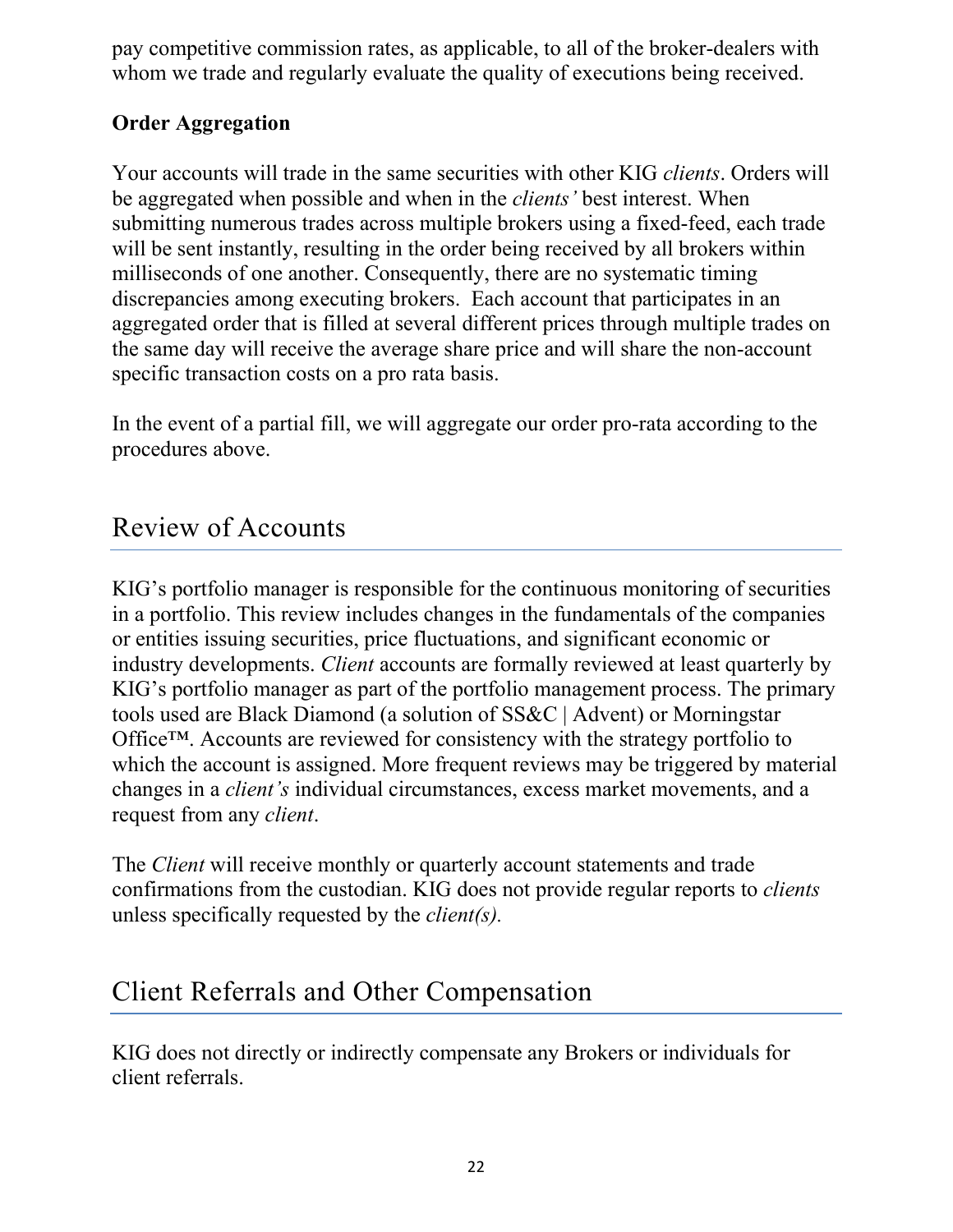There is no direct link between KIG's participation in the TD Ameritrade, Fidelity, or Schwab Institutional programs and the investment advice KIG gives to Clients, although KIG receives economic benefits through its participation in the programs that are typically not available to retail investors. The availability of these services, which are further described below, benefits us because we do not have to produce or purchase them. The benefits received by KIG, or its related persons, do not depend on the amount of brokerage transactions directed to any of the broker dealers.

#### **Services That Benefit Our Clients**

Institutional brokerage services include access to a broad range of investment products, execution of securities transactions, and custody of client assets. The investment products available through institutional brokerage include some to which we might not otherwise have access or that would require a significantly higher minimum initial investment by our clients.

### **Services That May Not Directly Benefit Our Clients**

These broker dealers also make available to us other products and services that benefit us but may not directly benefit our clients or their accounts. These products and services assist us in managing and administering our clients' accounts. They include investment research of the broker dealer as well as that of third parties. We may use this research to service all or a substantial number of our clients' accounts, including accounts maintained at a different custodian than the one providing the research. In addition to investment research, the broker dealers also make available software and other technology that:

- 1. Provide access to client account data (such as duplicate trade confirmations and account statements)
- 2. Facilitate trade execution and allocate aggregated trade orders for multiple client accounts
- 3. Provide pricing and other market data
- 4. Facilitate payment of our fees from our clients' accounts
- 5. Assist with back-office functions, recordkeeping, and client reporting

### **Services That Generally Benefit Only Us**

These broker-dealers also offer other services intended to help us manage and further develop our business enterprise. These services include:

- 1. Educational conferences and events
- 2. Consulting on technology, compliance, legal, and business needs
- 3. Publications and conferences on practice management and business succession
- 4. Access to employee benefits providers, human capital consultants, and insurance providers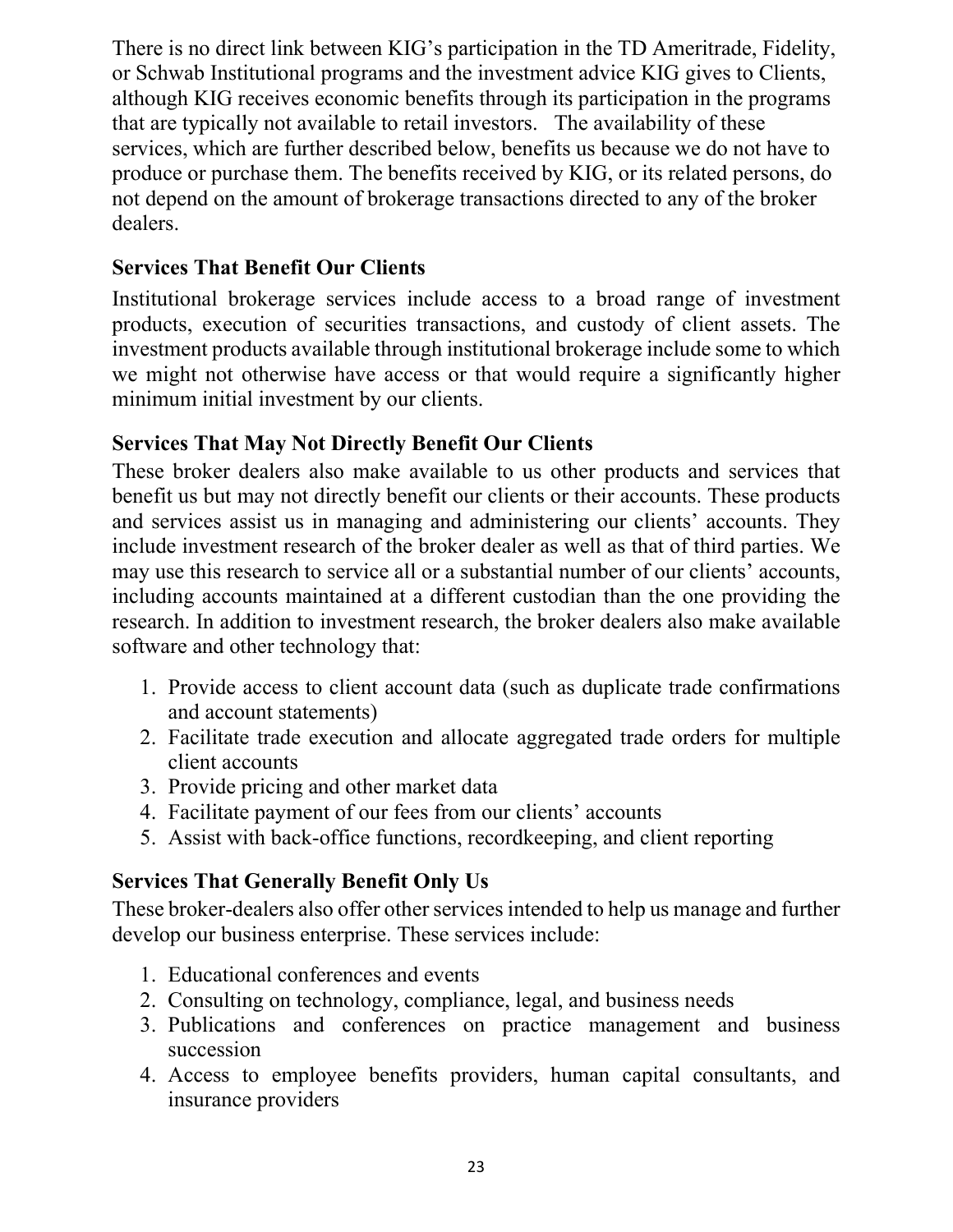The broker-dealers may provide some of these services itself. In other cases, it will arrange for third-party vendors to provide the services to us.

KIG has entered into an arrangement with GWP whereby KIG shares revenue with GWP, and GWP shares revenue with KIG where KIG acts as asset manager to investment strategies offered under the GCM Program.

## <span id="page-24-0"></span>Custody

KIG is not a broker-dealer and does not take possession of *client* assets. Our *client*s' assets are housed in nationally recognized banks or brokerage firms, otherwise known as custodians. KIG has a limited power of attorney to place trades on the *client*'s behalf. If authorized by our *client*, KIG may also have the authority to ask the custodian to pay management fees from your account and give the payment directly to KIG (direct debit), and therefore is deemed to have custody. For more details, see "Fees and Compensation" of this Brochure. *Clients* will receive statements from the broker-dealer, bank, or other qualified custodian at least quarterly. We urge you to carefully review these statements and compare these official custodial records to the quarterly performance reports that we provide to you. Our reports may vary from custodial statements based on accounting procedures, reporting dates, or valuation methodologies of certain securities. For more information on the types of reports you will receive from KIG, see the *Review of Accounts* section.

## <span id="page-24-1"></span>Investment Discretion

KIG usually receives discretionary authority from the *client* at the outset of an advisory relationship. This authority allows KIG to determine the securities bought or sold, the amount of securities bought or sold, and which brokers to transact through without having to get the *client*'s consent for each transaction. Under this authority, you allow us to:

- Purchase and sell stocks, bonds, mutual funds, exchange traded funds, master limited partnerships, unit trusts, money market funds (or other cash equivalent holdings) in your accounts;
- Arrange for delivery and payment in connection with such purchases and sells; and
- Act on your behalf in most matters necessary or incidental to handling your account, including monitoring certain assets.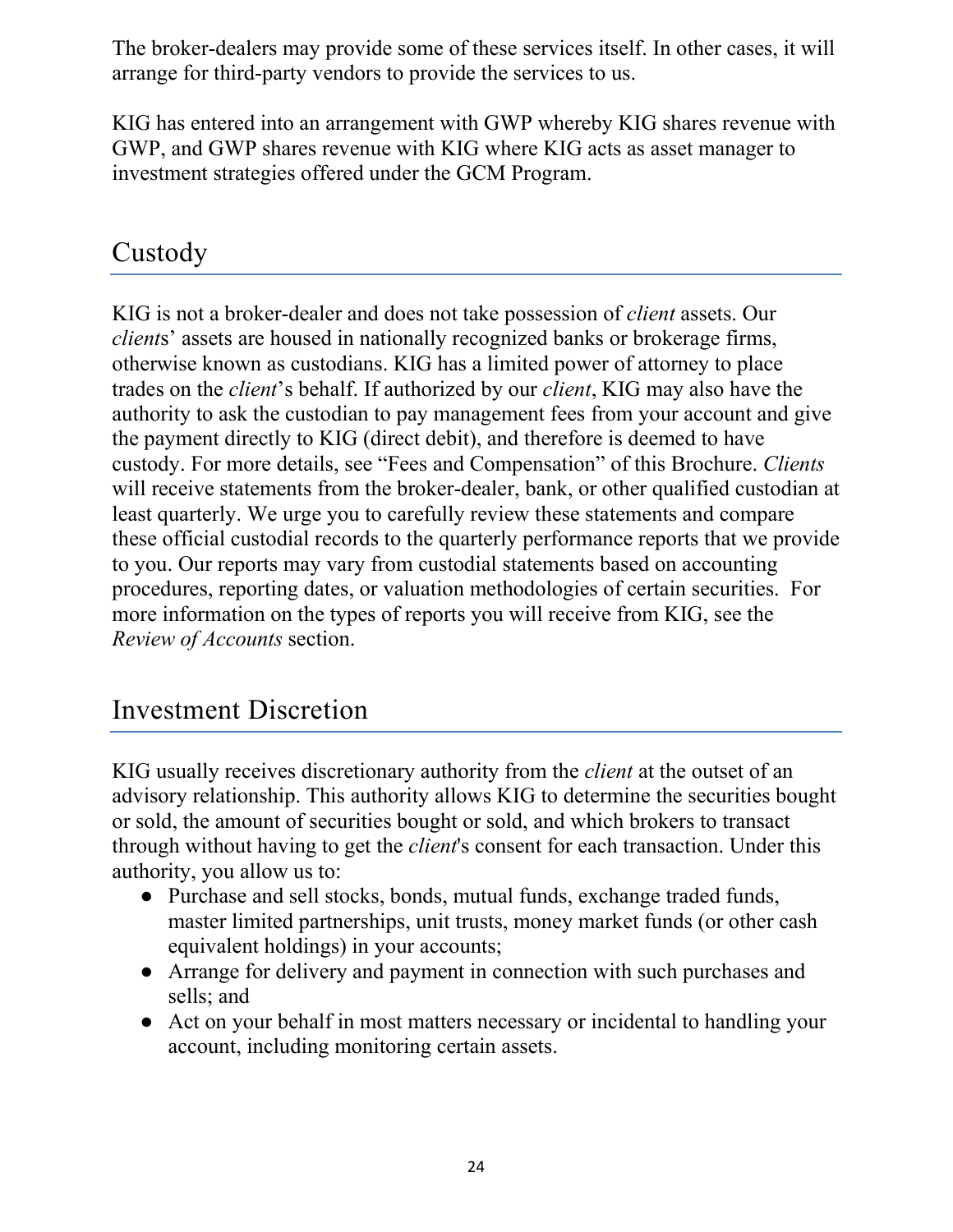When selecting securities and determining amounts, KIG observes the investment policies, limitations and restrictions received from the *client*. Investment guidelines, limitations and restrictions must be provided to KIG in writing. It is KIG's practice to question *clients* to determine if there are any limitations to the KIG's discretionary authority. KIG allows *client*s to place restrictions on particular securities as well as the amount and type of securities to be purchased. When making decisions regarding the purchase and sale of securities, KIG consistently follows the allocation procedures, as described in the *Brokerage Practices* section, in place to ensure that all *clients* have equal access to investment opportunities. These procedures are in place to make sure that no *client* benefits more than other *client* as a result of KIG's trading decisions.

## <span id="page-25-0"></span>Voting Client Securities

As a service to clients and to fulfill KIG's role as fiduciary, KIG adopted Proxy Voting Policies and Procedures [the "Policy"]. KIG has retained EC Proxy Voting Service, Inc. to act as voting agent.

The Policy is written to ensure that votes are cast in a manner that is in the best interest of the client. KIG will consider only those factors that relate to the client's investment or dictated by the client's written instructions, including how its vote will economically impact and affect the value of the client's investment.

Proxy votes generally will be cast in favor of proposals that:

- maintain or strengthen the shared interests of shareholders and management;
- increase shareholder value;
- maintain or increase shareholder influence over the issuer's board of directors and management; and
- maintain or increase the rights of shareholders.

Proxy votes generally will be cast against proposals having the opposite effect. In the event of a conflict of interest KIG will refer to the client on how to vote. KIG's Chief Compliance Officer administers the Policy and its procedures.

Unless directed otherwise by the *client*, KIG will vote client securities. If a *client* would like to cast their vote(s) contrary to KIG recommendation(s), KIG is able to accommodate that. In this circumstance, the client should issue this instruction by contacting President, Chief Investment Officer, andChief Compliance Officer.

In the event the client decides to vote proxies, they will receive proxies directly from the custodian. Clients may contact the Chief Compliance Officer for assistance in completing their vote.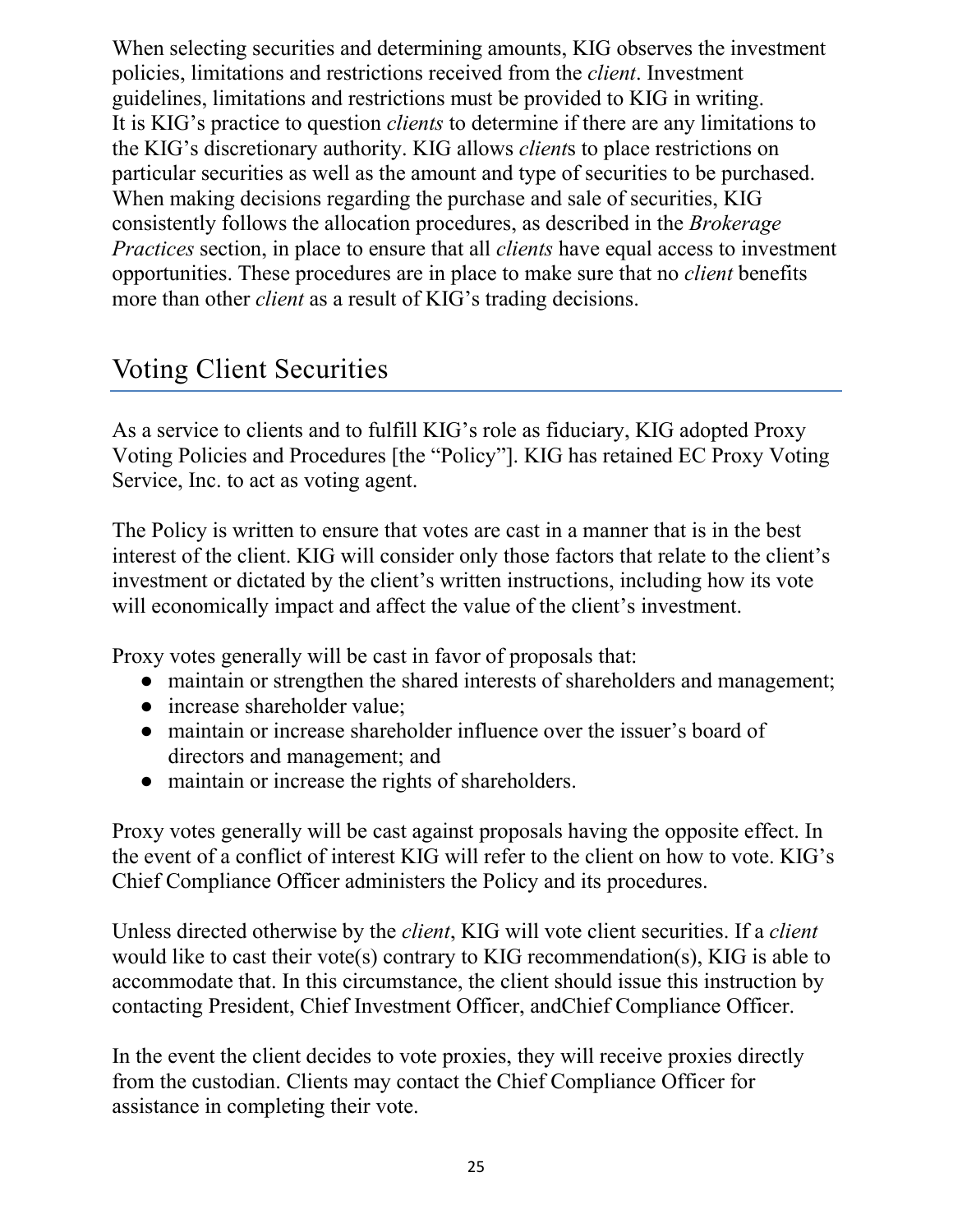Upon written request, and at no charge to the *client*, KIG will provide the *client* with information on how their securities were voted and/or a copy of KIG's Proxy Voting Policies and Procedures. Please address requests for further information to Craig Kessler, Kessler Investment Group, LLC, 50 Washington Street, Suite 1-A, Columbus, Indiana 47201.

## <span id="page-26-0"></span>Financial Information

Registered Investment Advisors are required to provide you with certain financial information or disclosures about KIG's financial condition in this Item. KIG has no financial condition that is reasonably likely to impair our ability to meet contractual and fiduciary commitments to clients and has not been the subject of a bankruptcy proceeding.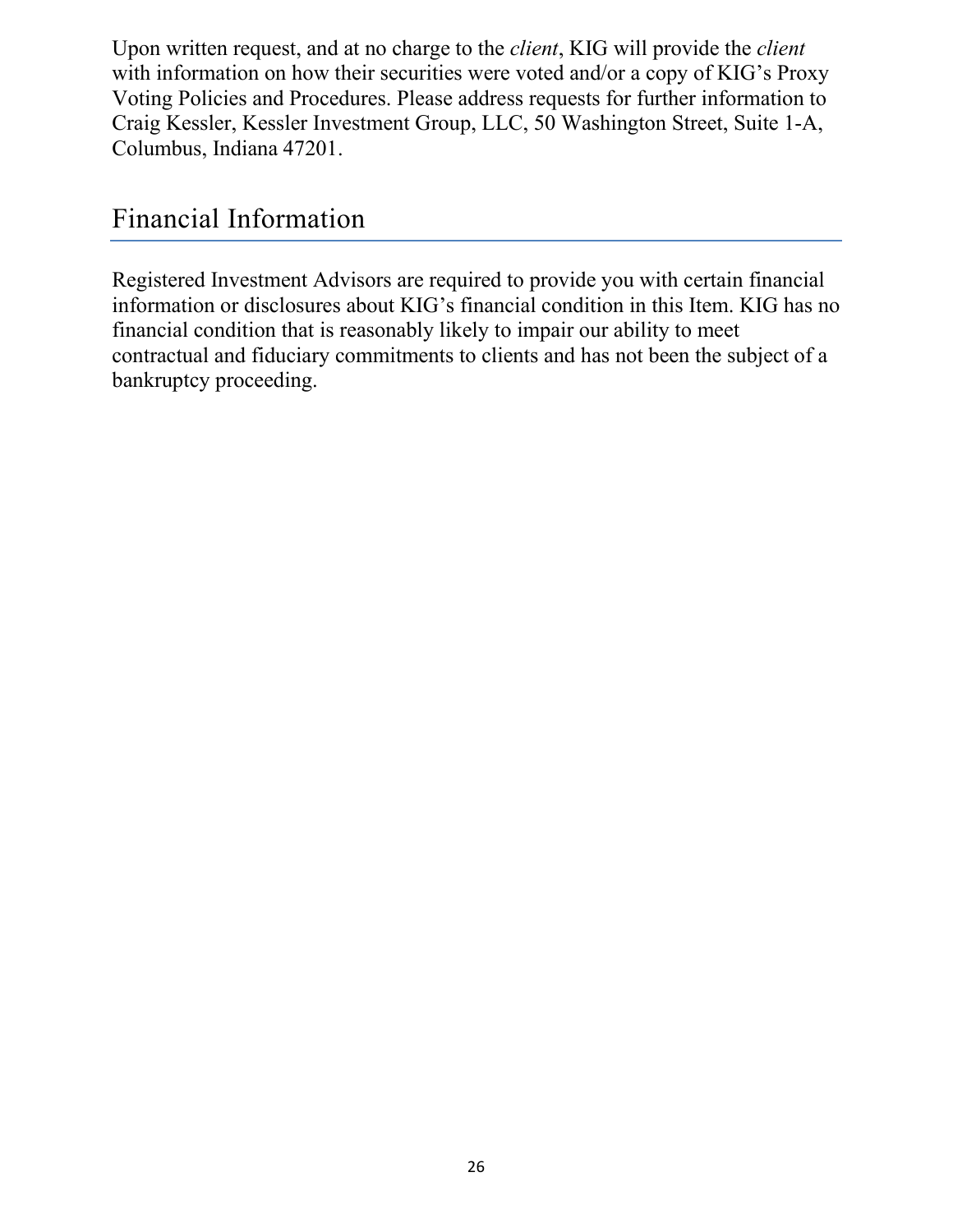<span id="page-27-0"></span>Craig A. Kessler

## **Kessler Investment Group, LLC**

#### **50 Washington Street, Ste 1-A**

#### **Columbus, Indiana 47201**

#### **812-314-0083**

This brochure supplement provides information about Craig Kessler that supplements Kessler Investment Group, LLC ("KIG") brochure. You should have received a copy of that brochure. Please contact Craig Kessler, President, Chief Investment Officer and Chief Compliance Officer if you did not receive a copy of the KIG brochure or if you have any questions about the contents of this supplement.

Additional information about Craig Kessler is available on the SEC's website at [www.adviserinfo.sec.gov.](https://adviserinfo.sec.gov/)

June 21, 2022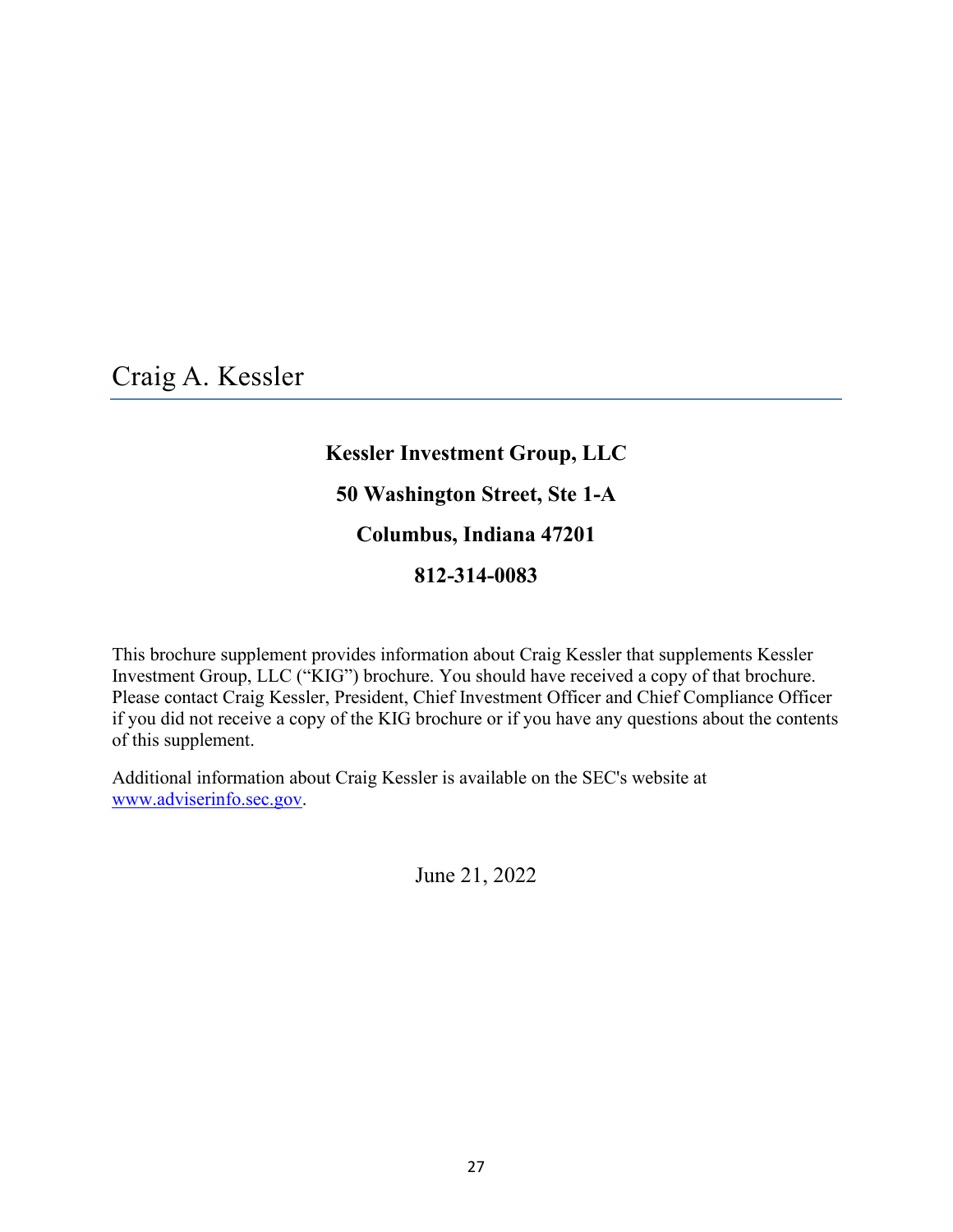## Educational Background & Business Experience

#### **Name (Year of Birth)**

Craig Kessler (Born 1970)

#### **Formal Education**

B.A. Economics, Butler University, 1992

#### **Business Background**

| $2009 -$ Present | Kessler Investment Group, LLC – President, Chief Investment Officer                                    |
|------------------|--------------------------------------------------------------------------------------------------------|
| $2020$ – Present | Gladstone Institutional Advisory, LLC - Investment Advisor<br>Representative, Chief Investment Officer |
| $2007 - 2009$    | Lincoln Bank – Vice President, Lincoln Bank Investment Services                                        |
| $2001 - 2007$    | Kirr, Marbach & Company, LLC – Director of Marketing                                                   |
| $1999 - 2001$    | Fifth Third Securities - Assistant Vice President, Investments                                         |

### Disciplinary Information

Craig Kessler does not have a disciplinary history.

#### Other Business Activities

Craig Kessler is an Investment Advisor Representative ("IAR") and the Chief Investment Officer ("CIO") of Gladstone Institutional Advisory, LLC, ("GIA") an unaffiliated SEC registered investment adviser. As a result, Mr. Kessler spends time with and earns compensation related to his duties as an IAR and CIO of GIA.

### Additional Compensation

**Economic Benefit**Craig Kessler's primary compensation comes from his regular salary, bonus and ownership of Kessler Investment Group, LLC. Mr. Kessler is also compensated by Gladstone Institutional Advisory, LLC ("GIA") for his role as an Investment Advisor Representative ("IAR") and Chief Investment Officer ("CIO") of GIA.

## Supervision

**Describe Supervision**Craig Kessler, President, Chief Investment Officer, and Chief Compliance Officer is the sole owner of Kessler Investment Group, LLC and is responsible for supervising all supervised persons and monitoring the advice the supervised persons provide to clients. KIG's supervised persons (Craig Kessler and John Eisenbarth) meet formally every month. Investment/management meetings are also held on an ad hoc, as needed basis.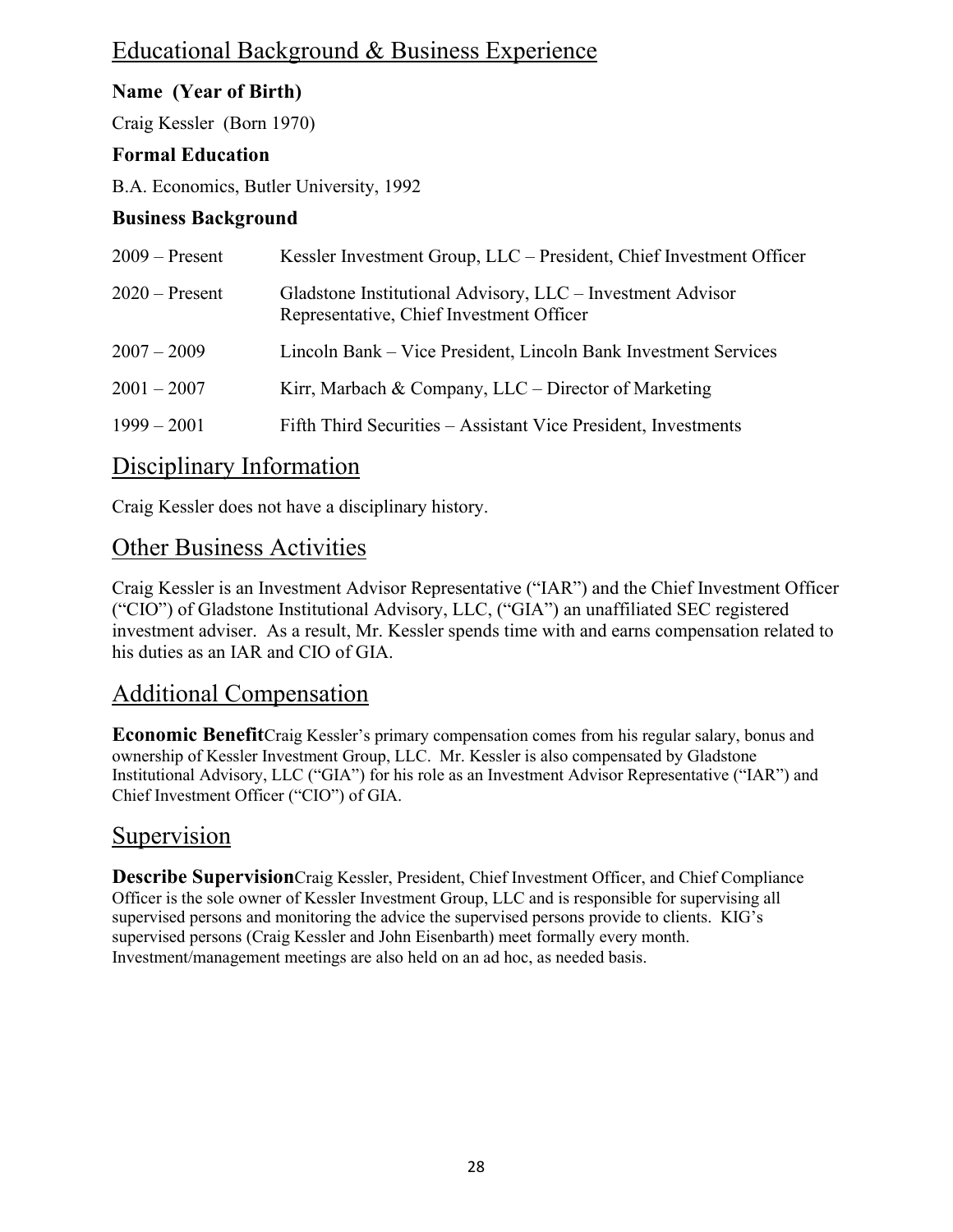<span id="page-29-0"></span>John C. Eisenbarth

#### **Kessler Investment Group, LLC**

#### **3209 West Smith Valley Rd. Ste. 117 Greenwood IN 46142**

#### **317-837-4910**

**Kessler Investment Group, LLC 50 Washington Street, Ste 1-A Columbus, Indiana 47201 812-314-0083**

This brochure supplement provides information about John Eisenbarth that supplements Kessler Investment Group, LLC ("KIG") brochure. You should have received a copy of that brochure. Please contact Craig Kessler, President, Chief Investment Officer, and Chief Compliance Officer if you did not receive KIG brochure or if you have any questions about the contents of this supplement.

Additional information about John Eisenbarth is available on the SEC's website at [www.adviserinfo.sec.gov.](https://adviserinfo.sec.gov/)

June 21, 2022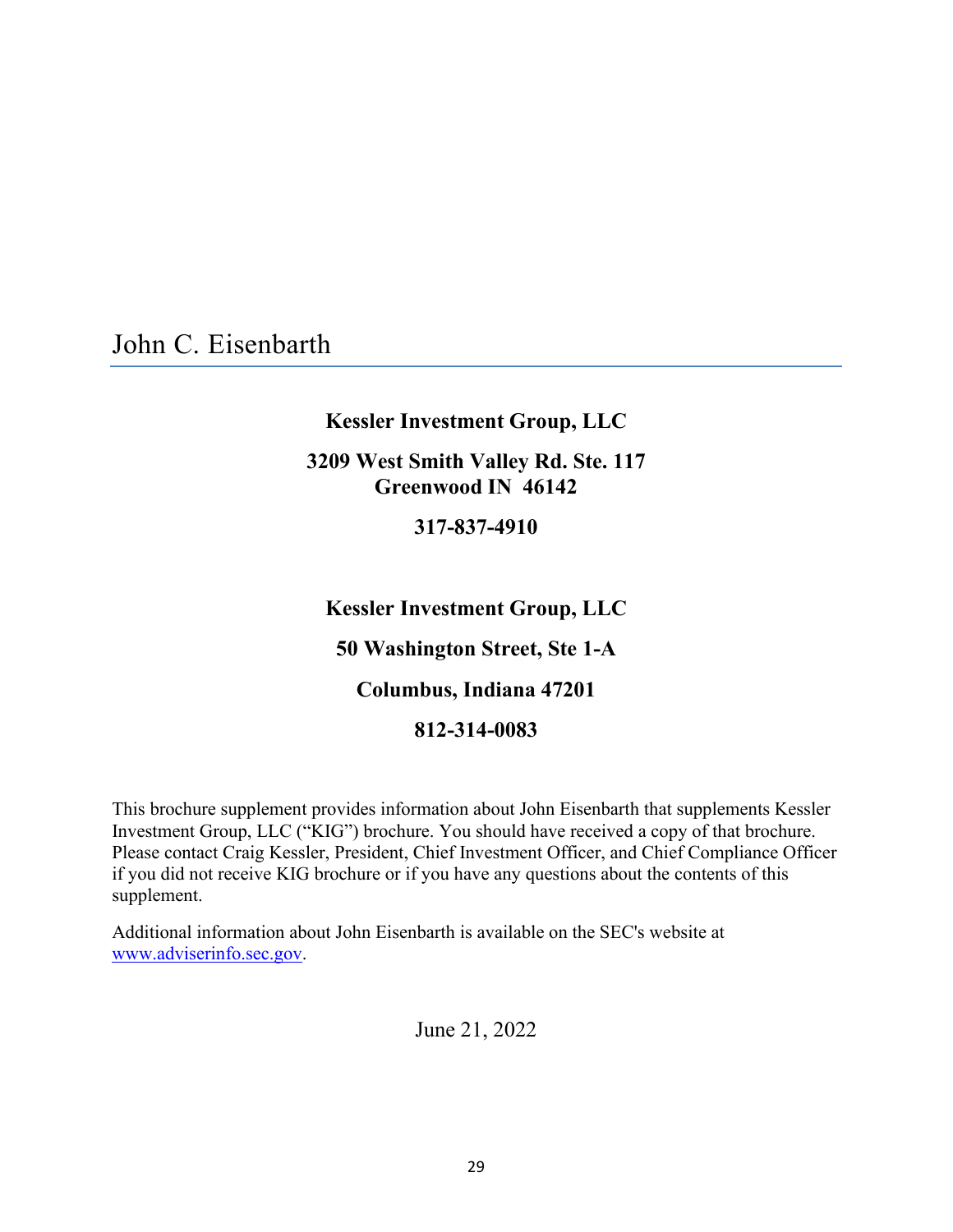## Educational Background & Business Experience

#### **Name (Year of Birth)**

John C. Eisenbarth (Born 1955)

#### **Formal Education**

B. A. Business Administration, Ball State University, 1982

#### **Business Background**

| $2009 -$ Present | Kessler Investment Group, LLC – Vice President        |
|------------------|-------------------------------------------------------|
| $2003 - 2009$    | Lincoln Bank – Investment Advisor                     |
| $1990 - 2003$    | Money Concepts International, Inc. – Regional Trainer |

## Disciplinary Information

John Eisenbarth does not have disciplinary history.

### Other Business Activities

John Eisenbarth is not actively engaged in any other investment-related business or industry activities.

## Additional Compensation

John Eisenbarth does not receive additional compensation other than his regular salary and bonus.

#### Supervision

#### **Describe Supervision**

Craig Kessler, President/Chief Investment Officer/Chief Compliance Officer, is the sole owner of Kessler Investment Group, LLC and is responsible for supervising all supervised persons and monitoring the advice the supervised persons provide to clients.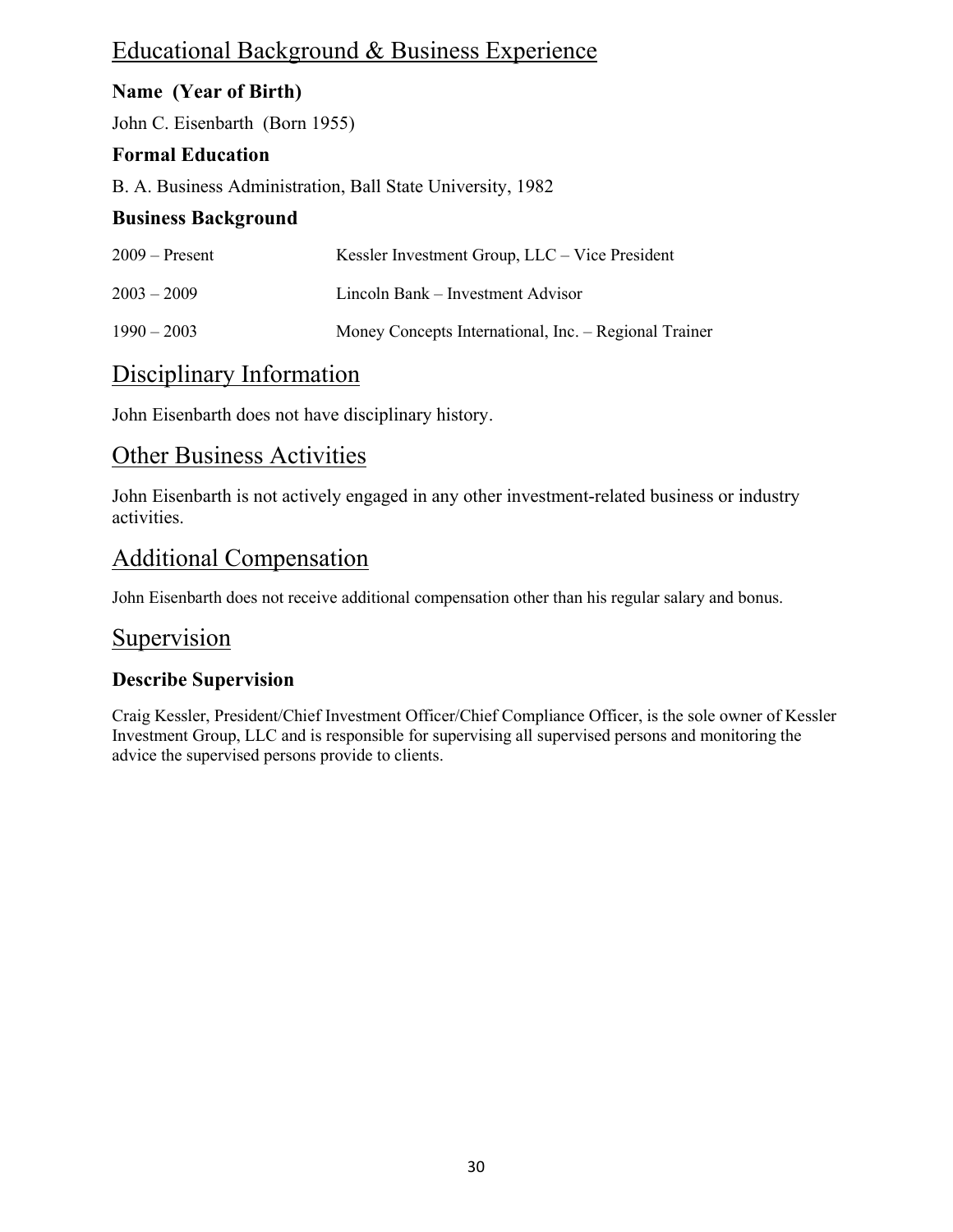<span id="page-31-0"></span>Martin J. Atwell

## **Kessler Investment Group, LLC**

## **50 Washington Street, Ste 1-A**

#### **Columbus, Indiana 47201**

#### **812-314-0083**

This brochure supplement provides information about Craig Kessler that supplements Kessler Investment Group, LLC ("KIG") brochure. You should have received a copy of that brochure. Please contact Craig Kessler, President, Chief Investment Officer, and Chief Compliance Officer if you did not receive a copy of the KIG brochure or if you have any questions about the contents of this supplement.

Additional information about Craig Kessler is available on the SEC's website at [www.adviserinfo.sec.gov.](http://www.adviserinfo.sec.gov/)

June 21, 2022